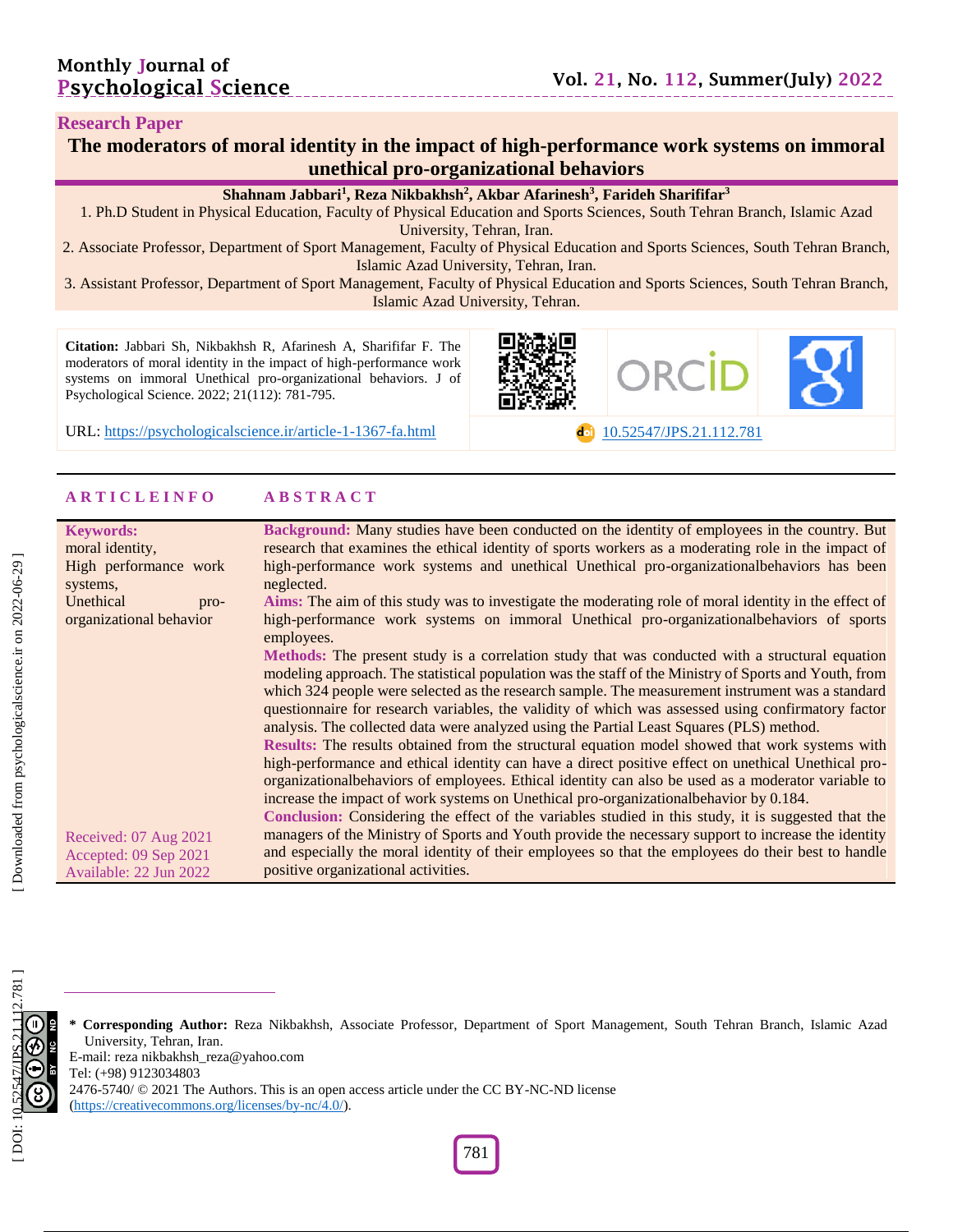#### **Extended Abstract**

#### **Introduction**

In recent years, different behaviors occur in the interests of the organization by employees, studies have significantly examined immoral behaviors in the workplace, which has always been accepted as a violation of ethical rules. It is mentioned in the organization (Miao, Newman, Yu and Xu, 2013). This is while these behaviors are thought to be done for the benefit of the individual (Zhou and Elvi, 2018). However, many studies have also identified that employees may engage in unethical behaviors in favor of their organizations (Lee and Su, 2015); for example, the employees hide the information and negative news about the company from their customers and clients for the benefit of the organization (Zhou and Elvi, 2018). Umphress et al (2010) call these behaviors immoral UPB, which is widely considered as measures to promote the effective performance of the organization or its members. Such behaviors can have important social and economic consequences for an organization (Yanjing and Liu, 2015). One of the reasons for this may be that the employees may have different perceptions and experiences of organizational management practices, and therefore HPWS have the most immediate impact on their unethical attitudes and behaviors (Jensen & Patal, 2013). The results of studies and research of HPWS in the field of human resource management show a positive relationship between the role of employees and the achievements of the organization (Jiang, Chuang and Chiao, 2015). Many researchers believe that the HPWS mechanism works by influencing employee skills, motivation and opportunities (Riaz, 2016). According to experts, HPWS is a special combination of human resource actions, processes and work organization that helps maximize staff knowledge, skills, commitment and flexibility, and this systematic approach to human resource actions, rather than focusing on individual actions, emphasizes the important measurable outcomes (Xu  $& Lv, 2018$ ). From the point of view of social exchange theory, it has been confirmed that the positive mutual belief of employees affects the unethical UPB of employees (Kalshung, Digik, &

Bowen, 2016); therefore, based on this theory, a more complete insight into the relationship between HPWS and immoral UPB can be provided (Han et al., 2015). From the point of view of social exchange theory, it has been confirmed that the positive mutual belief of employees affects the unethical UPB of employees (Kalshung, Digik, & Bowen, 2016); therefore, based on this theory, a more complete insight into the relationship between HPWS and immoral UPB can be provided (Han et al., 2015). Accordingly, when employees experience HPWS, they establish strong and positive social interactions with the organizations and, ultimately, shift their tasks, for the sake of retaliation, to UPB (Xu  $& Lv, 2018$ ). The results of the study conducted by Han et al. (2015) confirmed the relationship between HPWS and immoral UPB. On the other hand, studies in this field have shown that variables such as moral identity can affect the direction and intensity of this relationship. In fact, identity has been regarded as an organized and coherent image of oneself, which includes a person's interests, beliefs, attitudes, and life and cultural history (Hardy and Carlo, 2011), and has been describes as a reflection of the prominence level of being moral (based on their own attitudes) (Blasi, 1984) and the mechanism of self-regulation that motivates moral actions (Aquino and Reed, 2002). Different views have been put forward on the structure and mechanization of moral identity. In an attempt to bridge the gap between moral reasoning and moral action, Blasi (1984) set the pattern for moral activism. He also stressed the importance of personal responsibility and adherence to values and goals. in a way that the results of the study conducted by Xu and Lv (2018) showed that there is a direct and positive relationship between HPWS and UPB, and negative moral identity can also moderate the relationship between psychological ownership and UPB In general, several studies have been conducted taking into account the variables of the present study, however, this is not the case for sports organizations. The results of studies on the variables of this study indicate that there is still no general consensus on what exactly constitutes the actions that make up HPWS and UPB in the organization, which is one of the major problems in today's organizations. On the

DOI: 10.52547/JPS.21.112.781]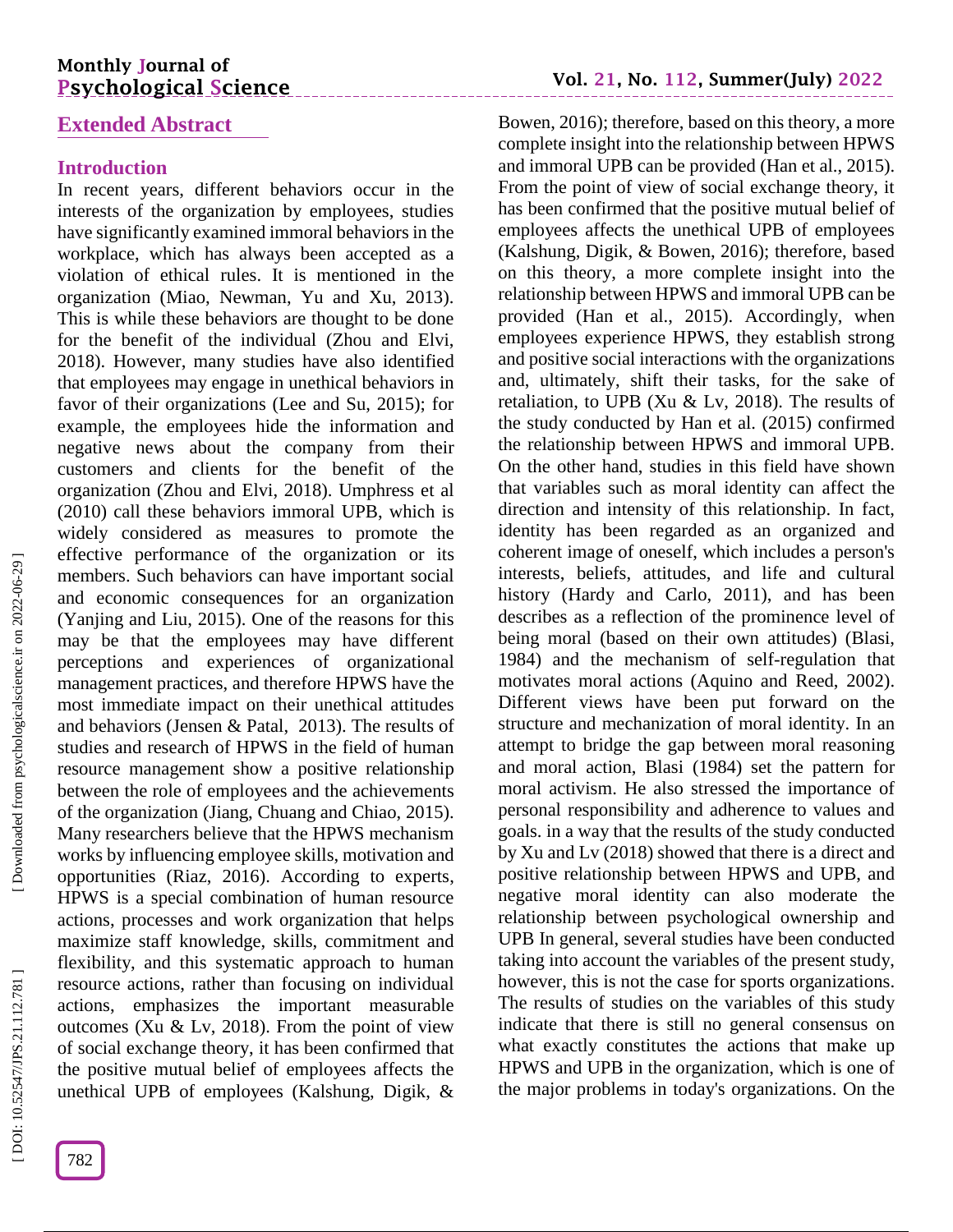other hand, what has been studied has examined only a limited number of factors and has never presented a comprehensive model, or has never tested the models presented in recent years. Given that recognizing factors and variables that moderately affect HPWS and UPB is of high importance; and also, due to the importance and scope of the issue, it is necessary to do more research in this field. Therefore, in this study, an attempt was made to apply the model presented by Xu and Lv (2018), which shows "how, directly or indirectly, HPWS and ethical identity affects immoral UPB" in the context of Iran's sports environments. It is hoped that this research will provide new horizons in the field of the research variables and provide a suitable model to strengthen and expand HPWS for sports organizations. Accordingly, the researcher in the present study seeks to answer the question of whether ethical identity has a moderating role in the impact of HPWS on UPB?

## **Method**

Research plan and participants: In terms of purpose, the present study is an applied study, regarding strategy, it is quantitative in nature, and in terms of implementation, it is a correlational one; also, field dependent data collection procedures with a look at future outcomes was made use of. The statistical population of the study was the staff of the Ministry of Sports and Youth, which according to the inquiry received from this ministry, the number was announced as 898 people. According to the population and the objectives of the present study, the convenience sampling method was used to select the research samples. Also, to align with conventional sampling methods and based on theoretical

foundations of structural equation modeling, 324 people were selected as the statistical sample size. In this study, inclusion criteria were: being an employee of the Ministry of Sports and Youth, having at least 5 years of work experience, and being interested in cooperating in the research. In this study, the following tools were used to collect the required data.

#### **Results**

According to the results of this study, shown in Figure 1, the ethical identity variable can moderate the impact of HPWS on unethical UPB. Given the confirmation of this issue, we must examine the severity of its effects. In other words, the researcher should report how strong or moderate the amount of modulation was if the moderator effect was significant in the research. Hensler and Fassott (2010) have introduced the following relationship to determine the intensity of the adjustment effect. R2 model without moderator: The value of R2 is the endogenous variable of the model without the intervention of the moderator variable in the model. R2 model with moderator: It is the value of the endogenous variable of the model with the intervention of the moderator variable. By having the two mentioned variables and placing them in the above formula, the value of 0.184 was obtained for this relation. According to Cohen (1998), the values of 0.02, 0.15, and 0.35 for this relationship indicate the intensity of the weak, moderate, and strong adjustment effect, respectively; and considering the amount obtained in this study, it shows the moderate intensity of moral identity moderation in the research model.



**Figure 1. Structural Model of Research with Standard and Significance Coefficients**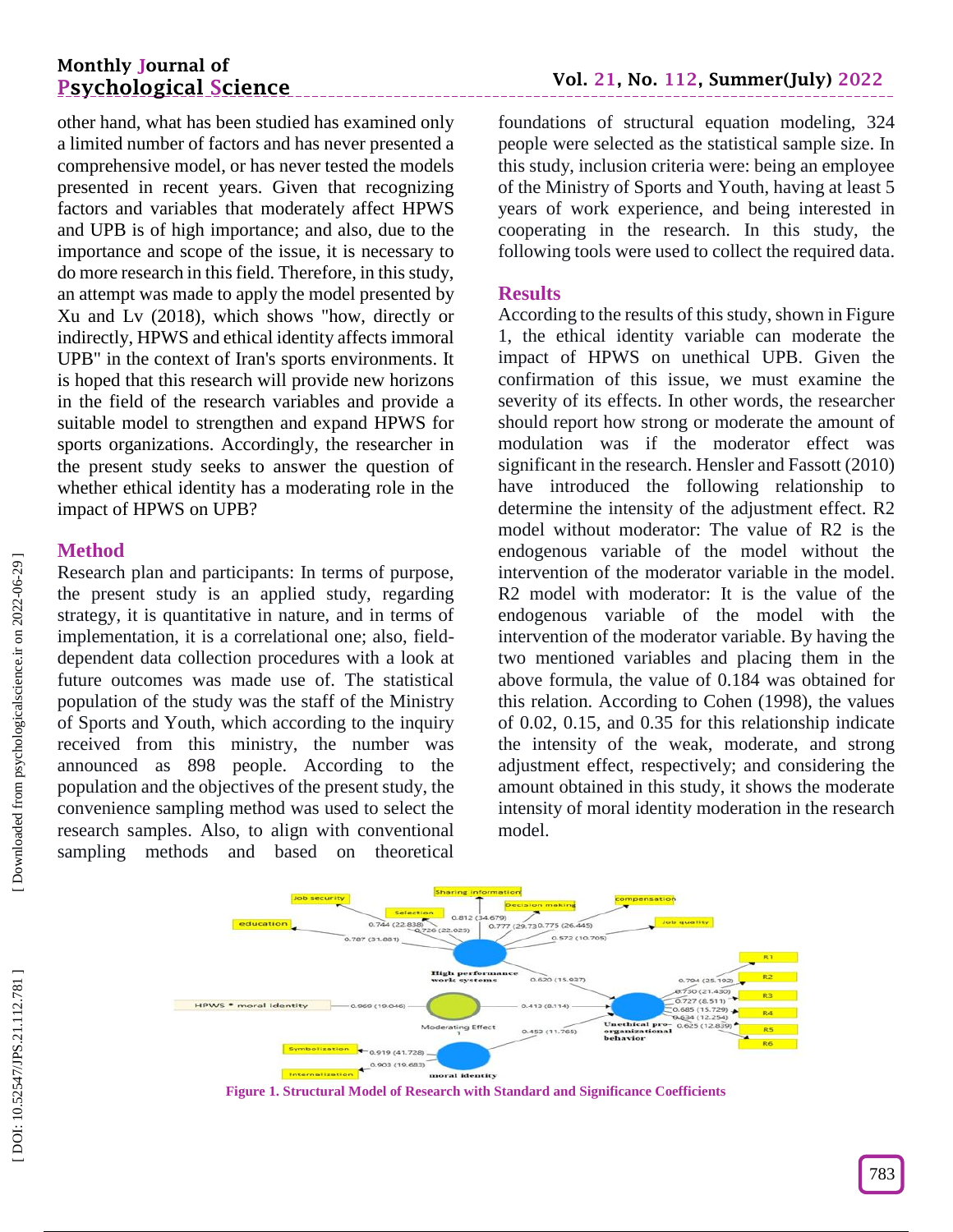#### **Conclusion**

The results of this study showed that HPWS has a positive and significant effect on the UPB of the employees of the Ministry of Sports and Youth of the country by 0.62. This result is consistent with the results of studies by Zhou and Elvi (2018), Kung (2016), Steeri and Sharifi (2016), Zeinali and Pourazat (2016). According to researchers, this finding can be explained by the argument that HPWS can motivate Ministry of Sports staff to engage in UPB behaviors even if these behaviors are immoral. It is clear that HPWS creates many rewards and opportunities for long -term growth in the organization by creating direct incentives. However, considering that "everything has two sides", managers of organizations should also consider the negative consequences of these behaviors and be careful in this regard. Given this and the findings of this study, it is actually UPB, which indicates that employees are more likely to do bad things for good reasons.

Another result of this study was the positive effect of moral identity on UPB. This result is consistent with the study of Zhou and Alvor (2018). Explaining this finding, it can be said that in order to try to identify in the field of ethics, people first need inner energy to motivate them to do so. Because identity formation is a process that, in addition to being time -consuming, requires sufficient motivation (Liux, Vanskinkeisti, Cousins, & Doris, 2009). When the formation of identity is linked to the subject of ethics, the need for motivation is doubled. Also, facing the many challenges that are inevitable in the process of forming a moral identity requires a sense of adequacy (Guardia, 2009). This competence and competence created in the staff can lead to behaviors on the part of each employee of the Ministry of Sports and Youth to advance the goals of the organization, even if these behaviors are immoral. This attitude not only has a general effect on work interaction, but also reduces UPB as much as possible by reducing fatigue.

The main purpose of this study was to determine the effect of the role of moral identity modifier on the impact of HPWS on the UPB of the staff of the Ministry of Sports and Youth. The ethical identity of employees can help a lot in the psychological **Vol. 21, No. 112, Summer(July) 202 2**

connection between the individual and the work organization; It is generally assumed that people who acquire their identity from their organization naturally do whatever it takes to benefit the organization. According to the results of this study, these behaviors can be unethical behaviors such as hiding shortcomings, disputes or other cases that can benefit the organization. That is why ethical identity is one of the psychological systems that can be integrated with HPWS and increase the intensity of its effect on UPB in favor of the organization.

In general, creating a high ethical identity in employees by managers is one of the best measures to improve the performance of human resources so that the system achieves a certain combination of actions, procedures and human resource processes that Regardless of the specific circumstances of the organization, it increases the knowledge, skills, motivation, commitment and flexibility of employees. Therefore, managers in organizations can strengthen this system, improve the attitude, personality and values of the individual with the procedures, goals and structures and organizational values, and thus strengthen the relationship between the individual and the organization. It is at this time that employees in organizations, and especially in special organizations such as the Ministry of Sports, will use any action and behavior to improve and achieve the goals of the organization, even if those behaviors are immoral. He (2018) also confirmed it. In general, one of the most important reasons for the establishment of this model can be found in the theoretical foundations of UPB. According to Damon and Hart (1992), those who have a lower moral identity than other employees are less motivated than others and do not value doing something for the goals of the organization. In contrast, employees with higher ethical identities than others can engage in behaviors that serve the interests of the organization, even if those behaviors are immoral.

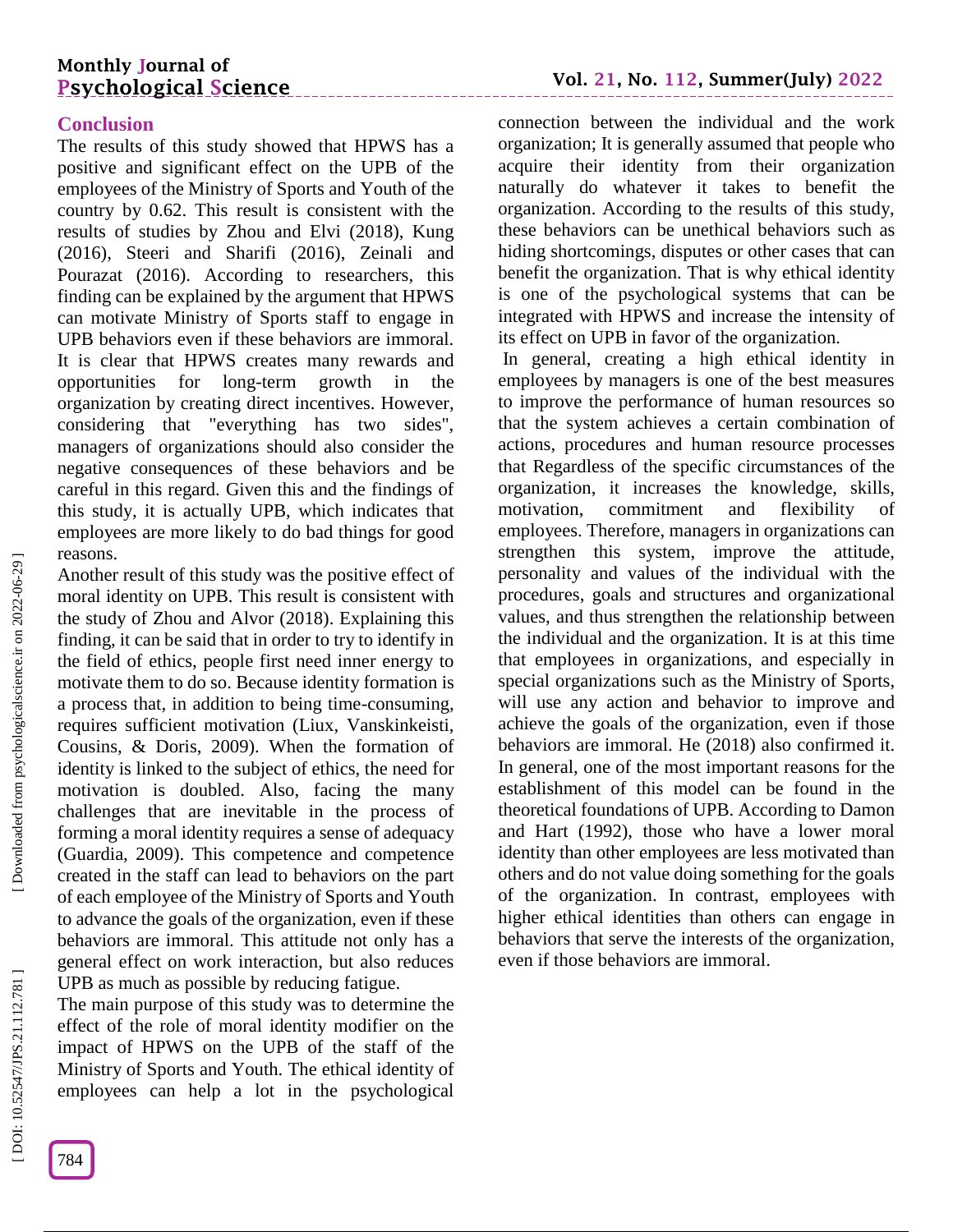#### **Ethical Considerations**

**Compliance with ethical guidelines:** In this study, all ethical considerations such as the principle of confidentiality, confidentiality of information, and the principle of informed consent were observed. The study was approved by the Ministry of Sports and Youth and the Department of Physical Education of the South Tehran Branch of Islamic Azad University.

**Funding:** This study is taken from a doctoral dissertation and has been done independently and without financial support. **Authors' contribution:** The second author of this study is the

corresponding author for this research and the other authors, is regarded as the co -author; and they both have equal shares.

**Conflict of interest:** The authors do not disclose any conflict of interest in connection with this study.

**Acknowledgments:** We would like to thank all the people who helped the researchers in this study.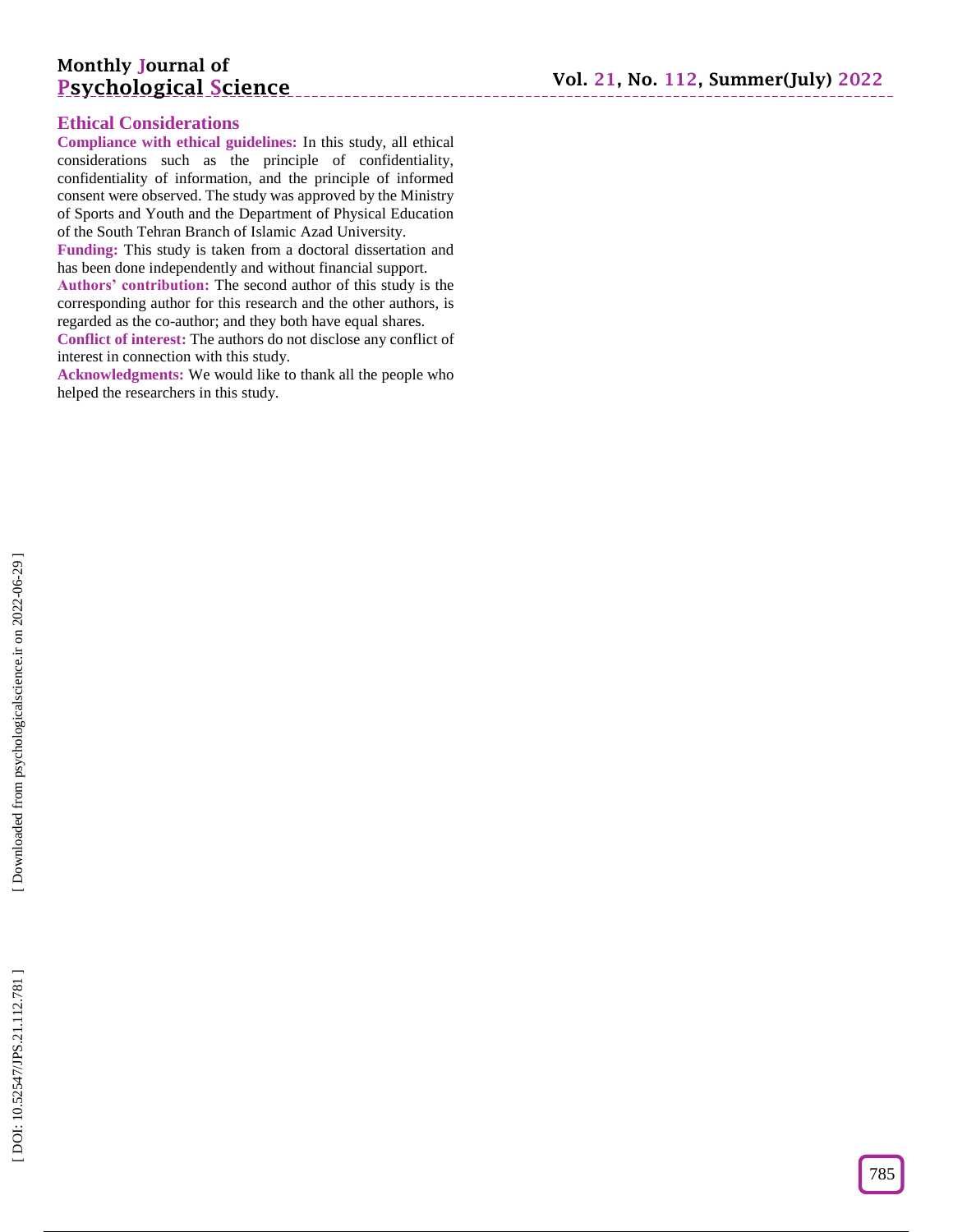**مقاله پژوهشی**

**نقش تعدیلگر هویت اخالقی در تأثیر سیستمهای کاری با عملکرد باال بر رفتارهای فراسازمانی غیراخالقی**

## **،<sup>۱</sup> رضا نیکبخش،<sup>۲</sup> اکبر آفرینش،<sup>۳</sup> فریده شریفی شهنام جباری فر ۳**

. دانشجوی دکتری تربیتبدنی، دانشکده تربیتبدنی و علوم ورزشی، واحد تهران جنوب، دانشگاه آزاد اسالمی، تهران، ایران. 1

۲. دانشیار، کروه تربیتبدنیدانشکده تربیتبدنی و علوم ورزشی، ، واحد تهران جنوب، دانشگاه آزاد اسلامی، تهران، ایران.

. استادیار، گروه تربیتبدنی، دانشکده تربیتبدنی و علوم ورزشی، واحد تهران جنوب، دانشگاه آزاد اسالمی، تهران، ایران. 3

| مشخصات مقاله                  | چکیده                                                                                                                                      |
|-------------------------------|--------------------------------------------------------------------------------------------------------------------------------------------|
| كليدواژهها:                   | زمینه: مطالعات زیادی در خصوص هویت کارکنان در کشور انجام شده است. اما پژوهشی که هویت اخلاقی کارکنان ورزشی را به صورت                        |
| هويت اخلاقي،                  | نقش تعدیلگر در تأثیر سیستمهای کاری با عملکرد بالا و رفتارهای فراسازمامی غیراخلاقی مورد برسی قرار داده باشد مغفول مانده است.                |
| سیستمهای کاری با عملکرد بالا، | هدف: پژوهش حاضر باهدف بررسی نقش تعدیلگر هویت اخلاقی در تأثیر سیستمهای کاری با عملکرد بالا بر رفتارهای فراسازمانی                           |
| رفتارهاى فراسازماني غيراخلاقي | غیراخلاقی در کارکنان ورزشی انجام گرفت.                                                                                                     |
|                               | <b>روش: مطالعه</b> حاضر از سری مطالعات همبستگی می <sub>ن</sub> اشد که با رویکرد مدلµسازی معادلات ساختاری انجام گرفت. جامعه آماری آن        |
|                               | کارکنان وزارت ورزش و جوانان کشور بود که از بین آنها تعداد ۳۲۴ نفر به صورت در دسترس به عنوان نمونه پژوهش انتخاب گردید.                      |
|                               | ابزار اندازهگیری پرسشنامهی هویت اخلاقی آکوئینو و رید (۲۰۰۲)؛ سیستمهای کاری با عملکرد بالا زاچارتوس (۲۰۰۵) و رفتارهای فرا                   |
|                               | سازمانی غیراخلاقی آمفوس و همکاران (۲۰۱۰) برای متغیرهای پژوهش بود. روایی ابزارها با استفاده از روش تحلیل عاملی تأییدی مورد                  |
|                               | بررسی قرار گرفت. دادههای گردآوری شده با استفاده از روش حداقل مربعات جزئی مورد تجزیه و تحلیل قرار گرفت.                                     |
|                               | ی <b>افتهها:</b> نتایج مدل سازی معادلات ساختاری و بارهای عاملی نشان داد که سیستمهای کاری با عملکرد بالا و هویت اخلاقی به ترتیب ۰/۶۲        |
|                               | و ۰/۴۵ بر رفتارهای فراسازمانی غیر اخلاقی تأثیرگذار باشد. همچنین هویت اخلاقی میتواند با عنوان متغیر تعدیلگر میزان تأثیر سیستمهای            |
|                               | کاری بر رفتار فراسازمانی را به میزان ۱۸۴/۰ تشدید نماید.                                                                                    |
| دريافت شده: ۱۴۰۰/۰۵/۱۶        | <mark>نتیجه <i>گ</i>یری: با توجه به تأثیر متغیرهای بررسی</mark> شده در این پژوهش پیشنهاد میشود که مدیران وزارت ورزش و جوانان کشور با انجام |
| پذیرفته شده: ۱۴۰۰/۰۶/۱۸       | حمایتهای لازم در جهت افزایش هویت و بهخصوص هویت اخلاقی کارکنان خود باعث شوند تا کارکنان از هرگونه فعالیت درزمینهی                           |
| منتشر شده: ۱۴۰۱/۰۴/۰۱         | فعالیتهای مثبت سازمان کم کاری ننمایند.                                                                                                     |

**نویسنده مسئول:** رضا نیکبخش**،** دانشیار، گروه تربیتبدنی، دانشکده تربیتبدنی و علوم ورزشی، واحد تهران جنوب، دانشگاه آزاد اسالمی، تهران، ایران. **\***

reza nikbakhsh\_reza@yahoo.com :رایانامه

تلفن: 0۰123030803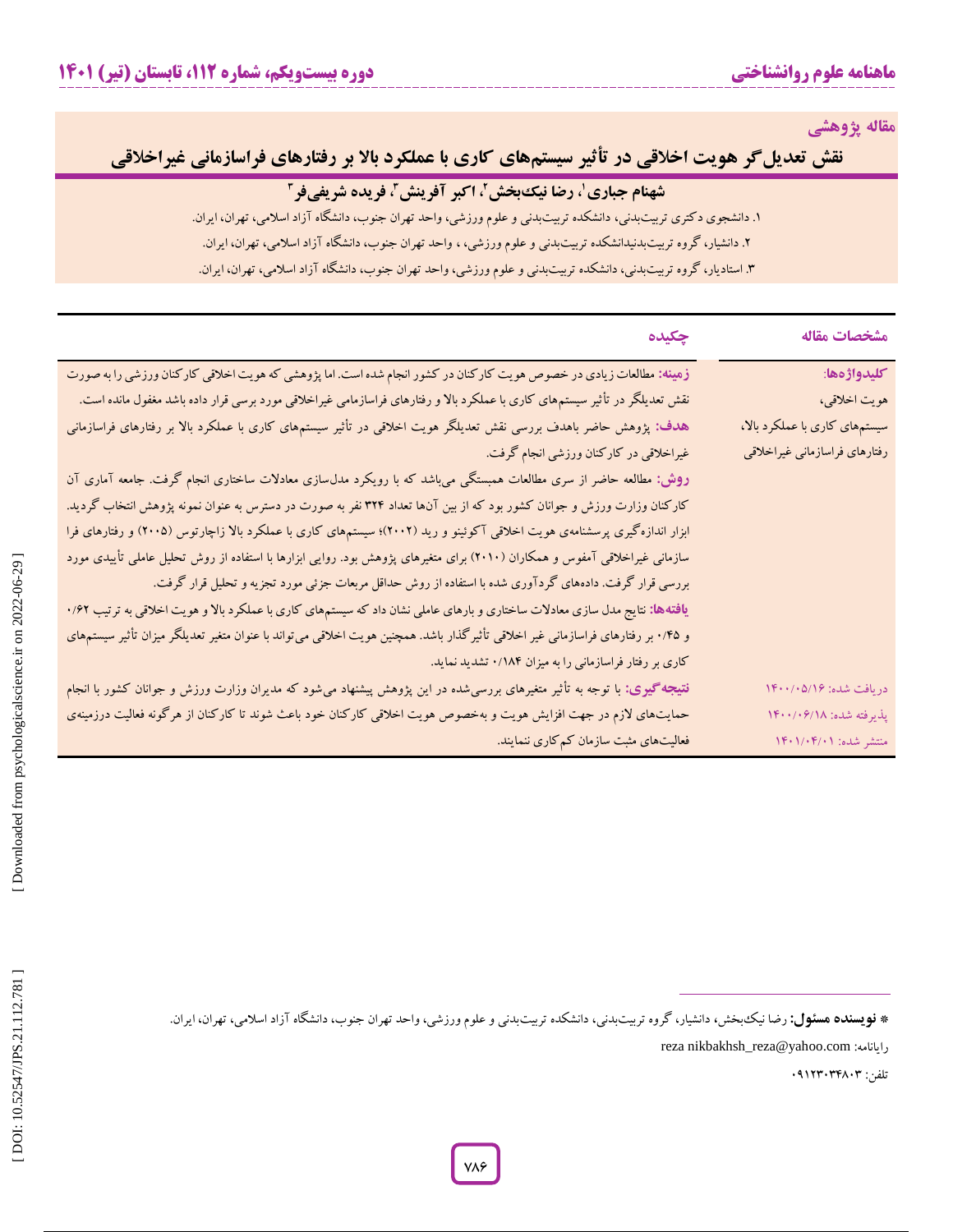بالا سریع ترین تاثیر را در نکرش و رفتارهای غیراخلاقی آنها داشته باشد

نتایج مطالعات و تحقیقات انجام شده سیستمهای کاری با عملکرد باال 2 در حوزه مدیریت منابع انسانی، ارتباط مثبت نقش کارکنان و )HPWS ( دستاوردهای سازمان را نشان میدهد )جیانگ، چوانگ و چیاو، 2015(. ژانگ، فان و ژو )2010( ابعاد HPWS، را شامل انتخاب نیروی انسانی،

آموزش، مشارکت، ارزیابی عملکرد و شرح شغل شفاف در نظر میگیرند.

علاوه بر این، بسیاری از تحقیقات مدیریت منابع انسانی نشان داده که شیوه های HPWS تأثیری بر نگرش و رفتار کارکنان دارد و رفتارهای آنها را

تحت تأثیرقرار میدهد )ژو و الوی، 2018(. HPWS بر اساس نظریه تبادل اجتماعی بوده و نشان میدهد که وقتی کارکنان از سوی سازمان رفتارهای

مفیدی را میبینند، احساس تعهد میکنند که این رفتارها را با منافع متقابل

جبران کرده (ژو و آل0وی، ۲۰۱۸) و با نادیده کرفتن پیامدهای منفی تبادل اجتماعی، دست به رفتارهای غیر اخلاقی (UPB) نیز بزنند و به دلایل خوب

کارهای بد انجام دهند (کالشون، واندیجک و بوون، ۲۰۱۶). بر این اساس<br>HPWS اشاره به سیستمی دارد که اقدامات منابع انسانی در آن به گونهی

افقی و عمودی با یکدگیر همراستا میباشد، به طوری که موجب بهبود توانایی، انگیزش و فرصت نقش آفرینی افراد گردیده و در نتیجه سبب

کسب عملکرد برتر در سازمان میکردد (کونگ، چانگ و چینونگ، 2010(. بسیاری از محققان اعتقاد دارند که ساز و کار HPWS از طریق تأثیرگذاری بر مهارتهای کارکنان، انگیزش و فرصتها انجام میشود

ریاض، 2017(.HPWS بر طبق نظر صاحبنظران، ترکیب ویژهای از (

اقدامات منابع انسانی، فرآیندها و سازماندهی کار است که در به حداکثر رساندن دانش، مهارتها، تعهد و انعطافپذیری کارکنان کمک میکند و این رویکرد سیستماتیک اقدامات منابع انسانی، بهجای تمرکز بر اقدامات

منفرد، بر نتایج مهم قابل اندازهگیری تأکید دارد )ژو و الوی، 2018(. از

لحاظ نظریه مبادله اجتماعی این موضوع مورد تایید قرار کرفته که اعتماد متقابل و مثبت کارکنان بر UPB کارمندان تأثیر میگذارد (کالشونگ،

دیجیک و بوون، ۲۰۱۶) بنابراین بر این نظریه، میتوان بینش کامل تری در مورد رابطهٔ HPWS و رفتارهای فراسازمانی غیراخلاقی ارائه داد (هان و

چیانگ، مک کونویل و چیانگ، ۲۰۱۵). بر همین اساس، هنگامی که

(جنسن و پاتال، ۲۰۱۳).

#### **مقدمه**

با توجه به اینکه در سالهای جدید رفتارهای مختلفی در جهت منافع سازمان از سوی کارکنان رخ میدهد مطالعات انجامشده به صورت قابل<br>توجهی رفتارهای غیراخلاقی در محیط کار را مورد بررسی قرار داده، که همواره از آن به عنوان تخطی از قوانین اخلاقی پدیرفته شده در سازمان یاد شده است )میاو، نیومن، یو و خو، 2013(. این در حالی است که تصور میشود این رفتارها به نفع خود فرد انجام می گیرد (ژو و ال5وی، ۲۰۱۸) ولی از مطالعات گزارش کردند که کارکنان ممکن است انواع مختلفی بسیاری از رفتارهای غیراخلاقی را به نفع سازمانها انجام دهند (لی و سو، ۲۰۱۵)، به عنوان مثال، کار کنان برای منافع سازمان اطلاعات و اخبار منفی در مورد شر کت را از مشتریان و مراجعه کنند کان خود پنهان می کنند (ژو و ال0وی، ۲۰۱۸). امفرس و همکاران (۲۰۱۰) این رفتارها را رفتار فراسازمانی ۲۰۱۸). امفرس و همکاران (۲۰۱۰) این رفتارها را رفتار فراسازمانی<br>غیراخلاقی'(UPB) میiامند، که به طور گستردهای به عنوان اقداماتی برای ار تقاء عملکرد مؤثر سازمان یا اعضای آن در نظر کرفته شده است. این کونه رفتارها می تواند پیامدهای مهمی ازنظر اجتماعی و اقتصادی برای یک سازمان داشته باشد )یانجینگ و لیو، 2015(. بزرگترین مشکل در این زمینه این است که، UPB میتواند خطرات اخلاقی را برای سازمانها و در نهایت، جامعه ایجاد کند (ناگیونگ، ژانگ و موراند، ۲۰۲۱). چراکه اگر این این رفتارها شناسایی نشوند ممکن است نه تنها به کار و شغل افراد بلکه اعتبار سازمان را نیز تحت تأثیر قرار دهند )برایانت و مریت، 201۰(. درک UPB یکی از مهمترین نگرانیها در زمینه مدیریت منابع انسانی است. چراکه این نوع از رفتارها اشاره به اهمیت رفتارهای اخلاقی در سطح<br>اجتماع دارد و ممکن است بهطور بالقوه عواقب مخرب بر سازمانها و ذینفعان خارجی ایجاد کند، حتی اگر به نفع اهداف سازمان باشد )یاواس، و باباکس، 2013(. شواهد پژوهشی ارائه شده توسط پژوهشگرانی همچون دی کوگ و دنهارتوگ (۲۰۰۸)، تایو و همکاران (۲۰۰۹)، مانریکودیلارا و رودریگز )2006(، به خوبی از این ایده که رفتارهای مدیران، سرپرستان در سازمان زمینه را برای وقوع رفتارهای غیراخالقی از طرف کارکنان را فراهم میسازد، حمایت می کند. یکی از دلایل این امر میتواند این باشد<br>که کارکنان ممکن است درک و تجربه متفاوتی نسبت به شیوههای سازمان داشته باشند و بر همین اساس سیستمهای کاری با عملکرد یت مدیر

 $\overline{\phantom{a}}$ 

<sup>&</sup>lt;sup>2</sup>. High performance work systems

<sup>&</sup>lt;sup>1</sup>. unethical pro-organizational behavior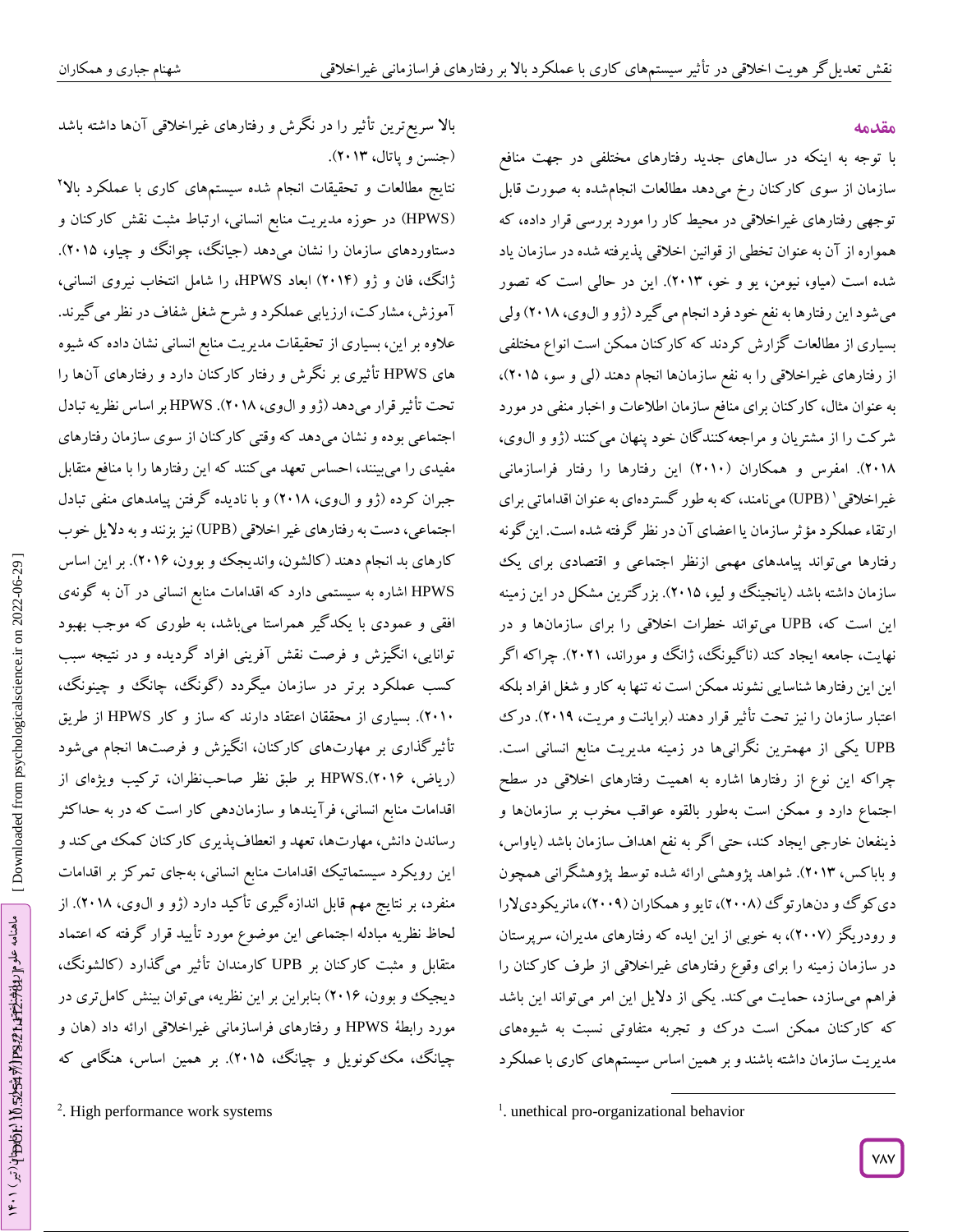کارکنان HPWS را تجربه میکنند، روابط متقابل اجتماعی قوی و مثبتی با سازمانها برقرار می کنند و درنهایت وظایف خود را برای تلافی، با رفتارهای فراسازمانی سازمانی سوق میدهند (ژو و ال9وی، ۲۰۱۸). در واقع با توجه به نظریه تبادل اجتماعی، میتوان گفت HPWS میتواند یک رابطه تبادل اجتماعی با کیفیت بالا در کار کنان ایجاد کند و باعث شود کار کنان احساس راحتی بیشتری در انجام رفتارهای مخاطرهآمیز مانند UPB داشته باشند (نگیان، ژانگ و موراند، ۲۰۲۱) بهطوری که نتایج مطالعه هان و همکاران )2015( ارتباط HPWS با UPB را مورد تأیید قرار داده است.

اگرچه HPWS با UPB ارتباط مثبت و مستقیمی دارد ولی مطالعات انجام شده نشان داده که متغیرهایی همانند هویت اخالقی 1 میتواند جهت و شدت این ارتباط را تحت تأثیر قرار دهد (ژو و ال0وی، ۲۰۱۸). در سال\$ای<br>اخیر بسیاری از نظریهپردازان حیطه اخلاق با تکیهبر الگوی بالسی ۱۹۸۴، هویت اخالقی را منبع اصلی انگیزش اخالقی دانسته )چمبرز، 2011( و گاهی از این مؤلفه به عنوان هویت اخلاقی نیز نام میبرند (سیگلمن و ریدر، 2016(. در واقع هویت، تصویری سازمان یافته و منسجم از خود، که دربرگیرندة عالیق، باورها، نگرشها و تاریخچهی زندگی و فرهنگی یک فرد بوده (هاردی و کارلو، ۲۰۱۱) و به عنوان منعکس کنندهٔ اهمیتی که فرد برای اخالقی بودن رفتار خود )بالسی، 1۰80( و ساز کار خودتنظیمی که عمل اخلاقی را برمیانگیزد توصیف شده است (اکئوینو و رید، ۲۰۰۲). ازنظر اکئوینو و رید (۲۰۰۲) هویت اخلاقی شامل دو بعد است: یکی درونی سازی است که به معنای تبدیل شدن به یک انسان اخلاقی که به عنوان خودپنداره برای شخص بسیار مهم است و دوم نمادسازی به عنوان اعمالی است که افراد به صورت عملی تمرکز را بر روی صفات اخالقی بیان میکنند. هویت اخالقی یک منبع انگیزشی قوی برای عمل اخالقی است )بالسی و 1۰80(. در واقع در هویت اخالقی، خویشتن هر فردی در اخلاقیات وی شکل می کیرد ( گریتور، مورا و لیا، ۲۰۱۶). به این معنا که ارزشهای فرد با سیستمهای انگیزشی و هیجانی وی انسجام مییابد (لاپسلی، ۲۰۱۵) در این میان قسمت اعظم بررسی۵ها در باب اخلاقی بودن کارهای کارکانان در نیمه قرن کذشته از نظریهی شناختی – تحولی نشات گرفته، که چندین عامل موجب شده است به نقش هویت در اخلاقی بودن رفتارهای کارکنان توجه شود. اول آنکه استدالل اخالقی بودن رفتار فرد

 $\overline{\phantom{a}}$ 

ラン

، تابستان)تیر( 112

، شماره 21

ماهنامه علوم روانشناختی، دوره

فقط در حد متوسط عمل اخلاقی را پیش بینی می کند ( کولبی و دامون، ۱۹۹۲) دوم آنکه افرادی که ازنظر اخلاقی در سطح بالایی قرار دارند ظرفیت استدلال اخلاقی خیلی پیشرفتهای ندارند ( کنگ، ۲۰۱۶). هویت اخلاقی در تحول و رفتار اخلاقی به عنوان یک منبع انگیزشی اخلاقی محسوب میشود؛ یعنی قضاوت اخلاقی را با عمل اخلاقی پیوند میدهد (بلاسی، ۲۰۰۴). در باب موضوع مورد بررسی در این مطالعه، تلاشهای متعددی از طرف محققان انجام شده است. بهطوری که نتایج مطالعه ژو و ال0وی (۲۰۱۸) نشان داد که بین HPWS و رفتارهای سازمانی غیراخلاقی ارتباط مستقیم و مثبتی وجود دارد و همچنین هویت اخالقی به طور منفی رابطه بین مالکیت روانی و رفتارهای فراسازمانی غیراخالقی را تعدیل کند. کونگ (۲۰۱۶) در بررسی مسیری برای رفتار غیرحرفهای سازمانی گزارش نمود رفتار غیراخلاقی کارمندان عمدتاً در معرض اسیب رساندن به سازمانها است، اما رفتار فراسازمانی غیراخالقی آنها همواره به نفع سازمانها است. استیری و شریفی )13۰5( در شناسایی و ارزیابی اقدامات سیستمهای کاری با عملکرد باال به این نتیجه رسیدند که اقدامات سیستمهای کاری با عملکرد باال شامل آموزش، استخدام انتخابی، پرداخت مبتنی بر عملکرد، مسیر پیشرفت شغلی کارکنان، ارزیابی عملکرد، کار تیمی و تصمیمگیری غیرمتمرکز، کیفیت شغل و سرپرستی اثربخش میباشد که تأثیرگذاری این اقدامات را در سه حوزه توانمندسازی، ایجاد انگیزش و فراهم کننده فرصت مشارکت برای کارکنان دستهبندی می نماید. زینالی و پورعزت )13۰0( در بررسی آثار فضای غیراخالقی در محیط، بر رفتارهای ضد شهروند سازمانی به این نتیجه رسیدند که میان ارتقاء فضای کلی اخالقی حاکم بر سازمان و کاهش رفتارهای ضد شهروند سازمانی، و ابعاد کاستیهای فضای اخالقی سازمان و گونههای ضد شهروند سازمانی ارتباط معنیداری وجود دارد.

بهطورکلی پژوهشهای متعددی در زمینة متغیرهای پژوهش حاضر انجام گرفته است اما این مسئله در مورد سازمانهای ورزشی صدق نمیکند. مطالعات نشان داده علیرغم اینکه برخی از سازمانها سیستمهای منابع انسانی مشابهی دارند اما میزان تأثیر این سیستمها به طور چشمگیری با یکدیگر متفاوت است )آمفرز و همکاران، 2010(. در این میان کاهش سطح عملکرد ناشی از منابع انسانی سازمانهای ورزشی؛ امروزه مسأله

<sup>&</sup>lt;sup>1</sup>. moral identity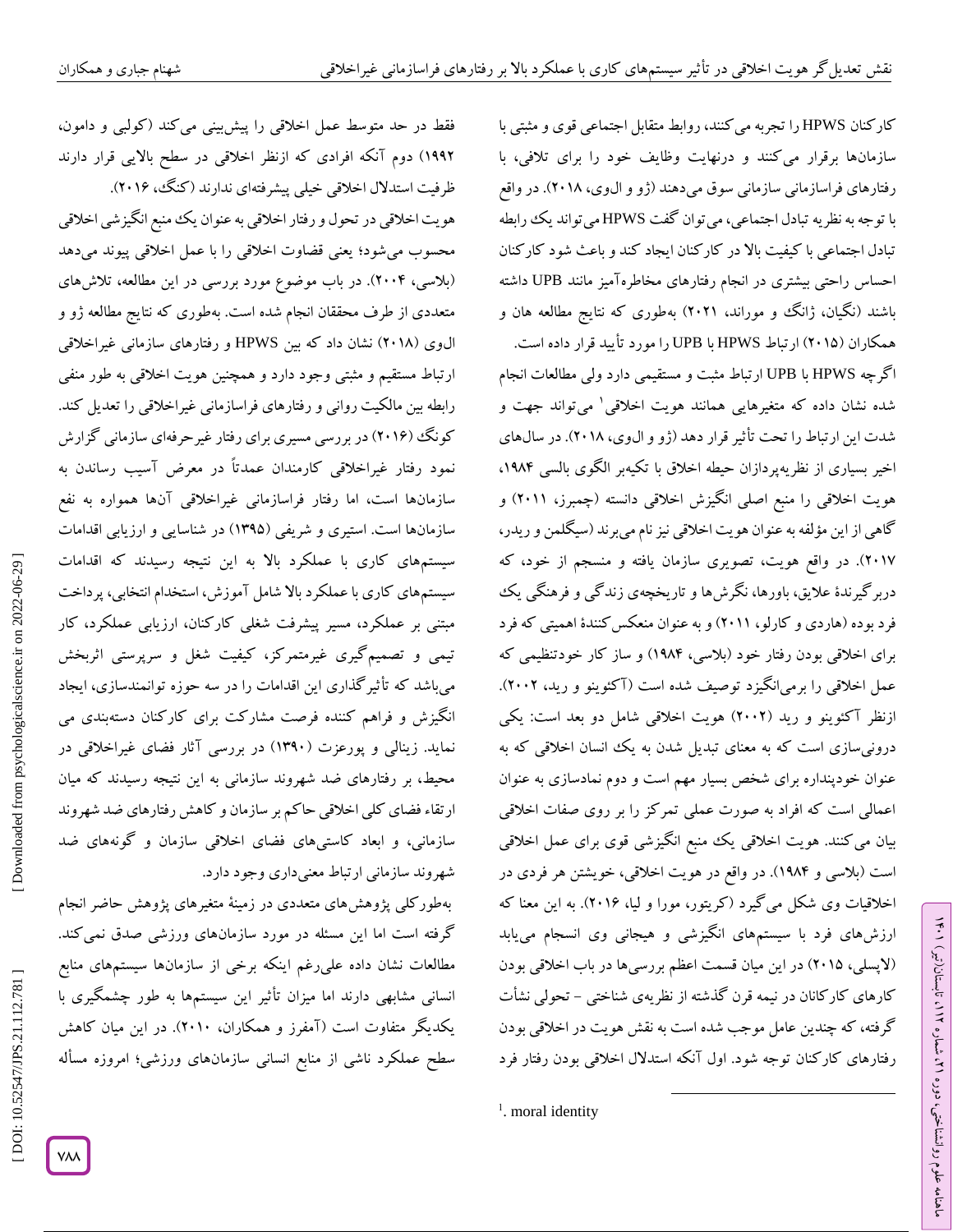بغرنج مدیران اینگونه سازمانها است چراکه کارکنان این سازمان با توجه به موقعیت ویژهی آن و بهخصوص حیطه فعالیت آن به دنبال کمکاریها در سازمان و قرار گرفتن در موقعیتهای شغلی دیگر و با عنوان شغل دوم هستند. از سوی دیگر هنوز یک اجماع عمومی در خصوص اینکه، اقدامات دهندهی HPWS و UPB در سازمان، دقیقاً شامل چه مواردی است؛ تشکیل وجود ندارد که یکی از مشکالت عمده در سازمانهای امروزی است. از طرفی آنچه که بررسیشده است صرفاً عوامل محدودی را بررسی کردهاند گاه مدلی را برای جامعی را ارائه نداده و یا مدلهای ارائه شده در و هیچ سالهای اخیر را مورد آزمون قرار ندادهاند. با توجه به اینکه شناخت عوامل و متغیرهای که به صورت تعدیلگر بر سیستمهای کاری با عملکرد باال و رفتارهای فراسازمانی غیراخالقی مؤثر باشد، دارای اهمیت زیادی است؛ و همچنین با توجه به اهمیت و گستردگی موضوع، الزم است پژوهشهای بیشتری در این زمینه انجام کیرد. ازاینرو در این پژوهش تلاش می شود تا مدلی ارائه شده توسط ژو و ال0وی (۲۰۱۸) که حاکی از نحوه تاثیر مستقیم و غیرمستقیم سیستمهای کاری با عملکرد بالا و هویت اخلاقی بر رفتارهای فراسازمانی غیراخالقی میباشد را در بین کارکنان وزارت ورزش ایران مورد آزمون قرار دهد. امید آن میرود انجام این پژوهش افقهای جدیدی در زمینه متغیرهای پژوهش ارائه دهد و با ارائه یک مدل مناسب راهکاری تقویت و گسترش سیستمهای کاری با عملکرد باال را برای سازمانهای ورزشی ارائه دهد. بر همین اساس محقق در پژوهش حاضر به دنبال پاسخگویی به این پرسش است که آیا هویت اخالقی در تأثیر سیستمهای کاری با عملکرد باال بر رفتارهای فراسازمانی غیر اخالقی نقش تعدیلگر دارد؟

# **روش**

الف) طرح پژوهش و شرکت *ک*نندگان: پژوهش حاضر از نظر هدف یک تحقیق بنیادی و به لحاظ راهبردی کمی و به حیث مسیر اجرا<br>همبستگی، به لحاظ گردآوری دادهها میدانی و از نظر زمان آیندهنگر می باشد. جامعه آماری پژوهش را کارکنان وزارت ورزش و جوانان بود که بر اساس استعالم به دست آمده از این وزارتخانه تعداد آنها 8۰8 نفر اعالم گردید. با توجه به جامعه و اهداف پژوهش حاضر از روش نمونهگیری در دسترس برای انتخاب نمونههای پژوهش استفاده گردید. با توجه به عدم

دسترسی به اطالعات کارمندان برای انتخاب تصادفی از روش دردسترس برای انتخاب نمونه استفاده شد. همچنین برای انتخاب حجم نمونه، با استفاده از مبانی مربوط به روش الگوسازی معادالت ساختاری؛ متغیرهای مشاهده شده یا معرفها و پیچیدگی الگو، همچنین متناسب سازی تعداد نمونه با جدول مورگان 320 نفر به عنوان نمونه انتخاب شد.

همچنین حجم نمونه آماری نیز با استفاده از مبانی نظری مدلسازی معادالت ساختاری و همچنین همسو کردن آن با روشهای نمونهگیری متداول 320 نفر انتخاب گردید. در این مطالعه مالکهای ورود شامل؛ کارمند وزارت ورزش و جوانان بودن، داشتن حداقل ۵ سال سابقة کاری و علاقهمند بودن به همکاری در اجرای پژوهش بود. در این مطالعه برای جمع آوری دادههای<br>مورد نیاز از ابزارهای شرح زیر استفاده شد؛

# **ب( ابزار**

پرسشنامهی هویت اخلاقی: این پرسشنامه توسط آکوئینو و رید (۲۰۰۲)؛ با ۱۳ سؤال و مقیاس ۵ ارزشی لیکرت طراحی شد. این مقیاس دارای دو زیر مقیاس درونی $\mathcal{C}$ رمیزانی که صفات اخلاقی در خودپنداره فرد مرکزیت یافته) و نمادی سازی (میزانی که هر آزمودنی هویت اخلاقی را در ظاهرش نشان میدهد) میباشد. در نمرهگذاری در ابتدا از فرد خواسته میشود تا به صفات اخالقی که در باالی پرسشنامه نوشته شده است توجه کند و پس از ال درباره این صفات از آزمودنیها پرسیده میشود تا میزانی که آن 10 سؤ داشتن این صفات برای فرد مهم است تعیین شود. پاسخدهی در مقیاسی از ۱ تا ۷ گسترده شده است و سؤالات ۴ و ۷ به صورت معکوس نمره کداری میشود. محققان روایی و پایایی ابزار را در بین 3120 نفر مورد بررسی قرار دادند. روایی ابزار اندازهگیری با استفاده از روش روایی سازه مورد بررسی قرار گرفت. شاخصهای به دست آمده از در این قسمت نشان داد که به دست آمد. شاخص 0 / ۰ از بزرگتر CFI ،NFI ،NNFI ،GFI شاخص به دست آمد و تأیید شد. همچنین 0 و شاخص RMSEA نیز /57 0 / 0 RMR پایایی ابزار اندازه کیری با استفاده از روش آلفای کرونباخ ۰/۸۶ به دست امد. مجدابادی (۱۳۹۶) در مطالعهی با هدف آزمون ساختار عاملی و همسانی درونی مقیاس ده مادّهای هویت اخلاقی آکوئینو و رید (۲۰۰۲) مبتنی بر رگههای اخالقی به دست آمده از نمونهای از دانشجویان ایرانی انجام داد. نمونة پژوهش از 02۰ دانشجو بود. بر اساس نتایج تحلیل عامل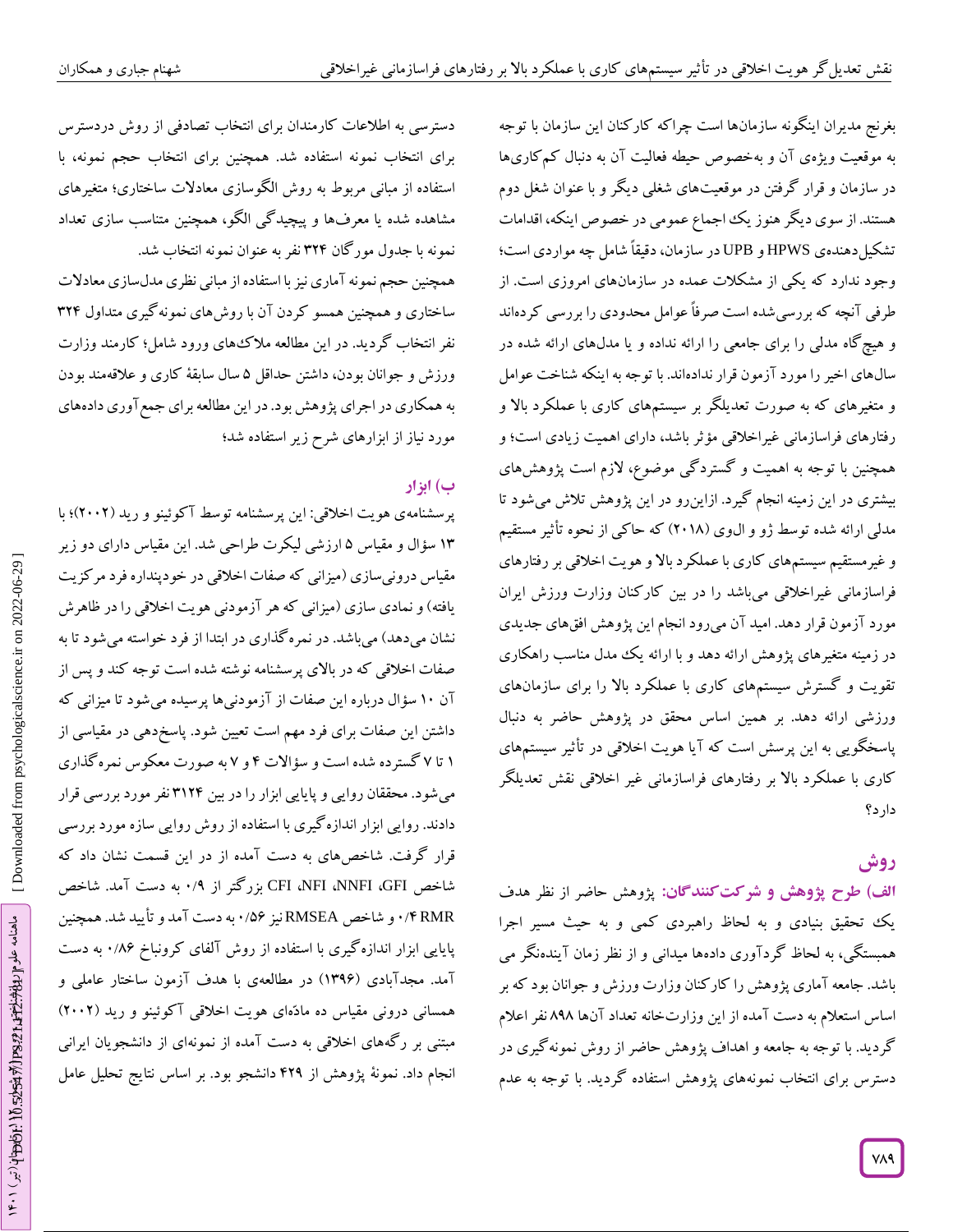ا کتشافی دو عامل شناسایی شد که ۵۰/۴۱ درصد از واریانس هویت اخلاقی را تببین معنادار کردند: نمادیسازی (۳۴/۶۷ درصد) و درونیسازی (۱۵/۷۴ درصد). همسانی درونی عوامل نمادیسازی و درونیسازی به ترتیب ۰/۷۵ و ۰/۶۱ بود. نتایج تحلیل عاملی تاییدی نشان داد که مدل دوعاملی نسبت به مدل تک عاملی برازش بهتری با دادهها دارد. بر اساس بافتههای این پژوهش، الگوی نظری آکینو و رید در زمینهٔ هویت اخلاقی<br>برای اندازهگیری در فرهنگ ایرانی روایی کافی دارد.

پرسشنامة سیستمهای کاری با عملکرد باال: این ابزار توسط زاچارتوس (۲۰۰۵) طراحی شده که دارای ۲۵ کویه در مقیاس ۵ ارزشی لیکرت از خیلی کم تا خیلیزیاد که به صورت ۱ تا ۵نمره کداری میشود. نمرهی کل این پرسشنامه با توجه به میانگین کل سؤاالت به دست میآید که کمترین عدد میتواند ۱ و بیشترین ۵ میباشد. روایی سازه این پرسشنامه بر روی 268 نفر از کارکنان دانشگاه در امریکا مورد بررسی قرار گرفت. نتایج نشان داد که این در این پرسشنامه ۷ عامل ۶۲/۵۸ درصد از واریانس کل پرسشنامه را تشکیل میدهد. همچنین همبستگی بین ابعاد این پرسشنامه از ۰/۵۲ تا ۰/۸۱ متغیر بود. روایی سازه نیز از طریق تحلیل عاملی تاییدی بررسی و شاخصهای برازش مدل بهصورت مطلوب گزارش شد و بارهای عاملی تمام کویهها بیشتر از ۰/۳ به دست امد. پایایی ابزار نیز با آزمون الفای کرونباخ برای ابعاد و کل پرسشنامه بیشتر از ۰/۷ به دست امد. اسفندیاری )13۰5( در مطالعهی خود که بر روی کارکنان شرکت پارس خودرو انجام داد جهت بررسی روایی این پرسشنامه همبستگی هر یک از گویهها را با نمرهی کل رفتارهای فرا سازمانی غیراخالقی محاسبه نمود. دامنهی ضرایب همبستگی از ۰/۶۱ تا ۰/۸۷ به دست آمد و همهی ضرایب در سطح ۰/۰۰۱ معنیدار بودند. آنها پایایی این ابزار ار نیز بررسی نمودند 0 که با استفاده از آزمون آلفای کرونباخ میزان آن برای پرسشنامه /8۰ گزارش شد.

پرسشنامهی رفتارهای فراسازمانی غیراخالقی: این پرسشنامه توسط آمفوس و همکاران (۲۰۱۰) طراحی شده که دارای ۶ سؤال در مقیاس ۵ ارزشی لیکرت از کاملاً مخالفم (۱) تا کاملاً موافقم (۵) طراحی شده است. نمره کداری پرسشنامه از ۱ تا ۵ میباشد از این رو حداقل نمره در این پرسشنامه ۱ و حداکثر آن ۵ میباشد. سؤالات ۷ و ۱۲ به صورت معکوس امتیازات انها حساب می شود به عنوان نمونه کاملاً مخالفم در این سؤالات امتیاز ۵

ラン

، تابستان)تیر( 112

، شماره 21

ماهنامه علوم روانشناختی، دوره

و کاملاً موافقم امتیاز ۱ می کیرد. همچنین هاندویو و همکاران (۲۰۱۴) شاخص روایی محتوایی این پرسشنامه را برابر با ۰/۸۵ به دست آوردند و پایایی آن با استفاده از آزمون آلفای کرونباخ با حضور 276 نفر از کارکنان هتلهای اندونزی ۰/۸۷ کزارش شد. نجفی (۱۳۹۸) در مطالعه خود از این ابزار استفاده نمود. اعتبار این ابزار در مطالعه وی با استفاده از روش شاخص روایی محتوا )CVI )و نسبت روایی محتوا )CVR )مورد بررسی قرار گرفت. نتایج به دست آمده در بین 16 نفر از خبرگان مدیریت دولتی در حوزه رفتار سازمانی مورد بررسی قرار گرفت و نشان داد که شاخص روایی محتوا ۱٬۸۶ بود که با توجه به بزر کتر بودن این شاخص از ۰٬۷۹ مورد تایید قرار کرفت. همچنین نسبت روایی محتوا ۰/۷۴ به دست آمد و تایید شد. پایایی ابزار اندازه کیری نیز با استفاده از آزمون آلفای کرونباخ ۰/۷۹ به دست آمد.

محاسبه شده کوچکتر از ۳ نشان دهنده برازش  $\rm x^2$ روایی ابزارهای اندازه گیری با استفاده روش تحلیل عاملی سازه با استفاده<br>از نرمافزار LISREL8 مورد ارزیابی قرار گرفت که نتایج آن در جدول ۱<br>به تفصیل آمده است. با توجه به خروجی نرمافزار لیزرل که در جدول ۱ مناسب مدل است. همچنین ریشه خطای میانگین مجذورات تقریب باشد که نتایج به دست آمده در این مدل؛ 0 RMSEA باید کمتر از /08 حاکی از مطلوب بودن آن دارد. میزان مؤلفههای NFI,CFI,IFI,GFI نیز باید بیشتر از ۰/۹ باشد. همچنین مقدار RMR نیز میبایست کوچک تر از ۰/۰۵ باشد که در مدلهای تحت بررسی برابر همه آنها برقرار بوده و مطلوب میباشند. با توجه به شاخصها و خروجی نرمافزار لیزرل میتوان گفت معرفهای انتخاب شده برای سنجش متغیرهای پژوهش از اعتبار الزم برخوردار است و به خوبی میتوانند سازههای موردنظر را بسنجند. برای تجزیه و تحلیل دادهها با استفاده از رویکرد مدلسازی معادلات ساختاری استفاده شد، لازم به دکر است که کلیه تحلیلهای آماری در SPSS نسخه 23 و Smart درصد و با استفاده از نرمافزارهای 5 سطح خطای PLS نسخه 3.2.7 انجام گرفت.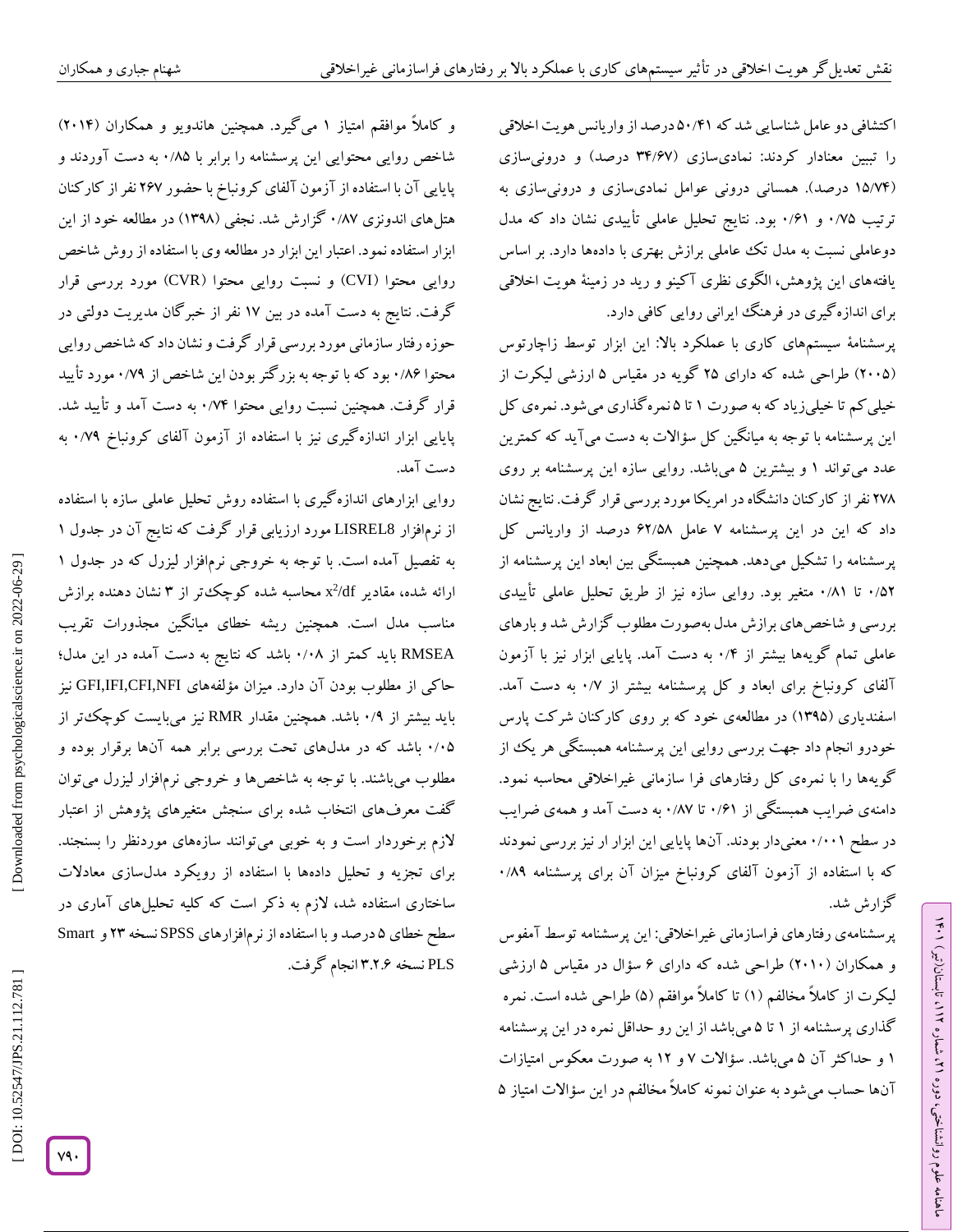| جدول ۱. تحلیل عاملی تاییدی ابزارهای اندازه کیری |                     |  |                                                                                                                                                                                                                                                                                                         |            |                                                 |            |            |                                                                                                                                                                                                                                                                                                                                                                                   |              |
|-------------------------------------------------|---------------------|--|---------------------------------------------------------------------------------------------------------------------------------------------------------------------------------------------------------------------------------------------------------------------------------------------------------|------------|-------------------------------------------------|------------|------------|-----------------------------------------------------------------------------------------------------------------------------------------------------------------------------------------------------------------------------------------------------------------------------------------------------------------------------------------------------------------------------------|--------------|
| متغير                                           | X <sub>2</sub>      |  | $Df/X2$ df                                                                                                                                                                                                                                                                                              | <b>GFI</b> | NFI –                                           | <b>CFI</b> | <b>IFI</b> | <b>RMR</b>                                                                                                                                                                                                                                                                                                                                                                        | <b>RMSEA</b> |
| هو يت اخلاقي                                    |                     |  | $\cdot$ /98 $\cdot$ /90 $\cdot$ /91 $\cdot$ /91 $\cdot$ /91 $\cdot$ /91 $\cdot$ /91 $\cdot$ /91 $\cdot$ /91 $\cdot$ /91 $\cdot$ /91 $\cdot$ /91 $\cdot$ /91 $\cdot$ /91 $\cdot$ /91 $\cdot$ /91 $\cdot$ /91 $\cdot$ /91 $\cdot$ /91 $\cdot$ /91 $\cdot$ /91 $\cdot$ /91 $\cdot$ /91 $\cdot$ /91 $\cdot$ |            |                                                 |            |            | $\cdot$ , $\cdot$ , $\cdot$ , $\cdot$ , $\cdot$ , $\cdot$ , $\cdot$ , $\cdot$ , $\cdot$ , $\cdot$ , $\cdot$ , $\cdot$ , $\cdot$ , $\cdot$ , $\cdot$ , $\cdot$ , $\cdot$ , $\cdot$ , $\cdot$ , $\cdot$ , $\cdot$ , $\cdot$ , $\cdot$ , $\cdot$ , $\cdot$ , $\cdot$ , $\cdot$ , $\cdot$ , $\cdot$ , $\cdot$ , $\cdot$ , $\cdot$ , $\cdot$ , $\cdot$ , $\cdot$ , $\cdot$ , $\cdot$ , | . / . FV     |
| سیستمهای کاری                                   |                     |  |                                                                                                                                                                                                                                                                                                         |            |                                                 |            |            |                                                                                                                                                                                                                                                                                                                                                                                   | .4.79        |
| رفتار فرا سازمانى                               | $1/90$ $1F$ $7V/7F$ |  |                                                                                                                                                                                                                                                                                                         |            | $\cdot$ /99 $\cdot$ /99 $\cdot$ /99 $\cdot$ /97 |            |            | $\cdot$ / $\cdot$ $\cdot$                                                                                                                                                                                                                                                                                                                                                         | .7.79        |

**ییدی ابزارهای اندازهگیری . تحلیل عاملی تأ جدول۱**

#### **یافتهها**

نتایج توصیفی پژوهش نشان داد که ۱/۸۵ درصد از نمونههای پژوهش دارای مدر ک کاردانی و پایینتر، ۶/۷۵ درصد کارشناسی، ۱۹/۹۸ درصد کارشناسی ارشد و ۹/۴۲ درصد نیز دکتری بودند. ۸۶/۱۱ درصد متأهل و ۱۳/۸۹ درصد مجرد بود. ۶۲ درصد مرد و ۳۸ درصد زن بود. ۱۶ نفر بهصورت پاره وقت، 65 نفر بهصورت قراردادی، 110 نفر بهصورت پیمانی و ۱۲۳ نفر بهصورت رسمی مشغول به کار بودند. ۶۸ نفر کمتر از ۵ سال؛ ۹۶ نفر بین ۶ تا ۱۰ سال؛ ۹۳ نفر بین ۱۶ تا ۲۰ سال و ۶۷ نفر بیشتر از ۲۰ سال سابقه داشتند.

جهت بررسی سازگاری درونی ابزار گردآوری دادهها، از ضریب آلفای کرونباخ و پایایی مرکب استفاده شده است. سازگاری درونی زمانی مورد قبول است که ضرایب آلفای کرونباخ و پایایی مرکب، به ترتیب بیشتر از ۰/۷ و ۰/۸ به دست آیند. افزون بر این جهت بررسی روایی نیز از روایی همگرا استفاده شده است. که مهمترین شاخص آن میانگین واریانس استخراج شده میباشد. بر اساس نظر هیر و همکاران (۲۰۰۹) حد مطلوب برای اطمینان از وجود روایی همگرا، حداقل میزان ۰/۵ است. میزان شاخصهای برازش در جدول ۲ نشان داده شده است.

#### **. شاخصهای برازش بیرونی مدل اندازهگیری جدول۲**

| هويت اخلاقي           | سیستمهای کاری   | رفتارفراسازماني       | حد مطلوب         | شاخصهاي برازش بيروني مدل |
|-----------------------|-----------------|-----------------------|------------------|--------------------------|
| $\cdot$ / $\sqrt{99}$ | .789            | $\cdot$ / $\sqrt{90}$ | $>\cdot$ /V      | آلفاى كرونباخ            |
| $\cdot$ /9 $\cdot$ V  | $\cdot$ /19 $V$ | .7007                 | $>\cdot/\Lambda$ | پایایی مرکب              |
| $\cdot/\Lambda$ r.    | .7009           | .7097                 | $>\cdot/\Delta$  | ميانگين واريانس مستخرج   |

ارزش *value t* یا معنیدار بودن، اثر متغیرها را بر هم نشان میدهند. اگر مقدار t بیشتر از ۱/۹۶ باشد؛ یعنی، اثر مثبت وجود دارد و معنیدار است. ا کر بین ۱/۹۶+ تا ۱/۹۶- باشد، اثر معنیداری وجود ندارد و آگر کوچک تر از ۱٬۹۶– باشد؛ یعنی، اثر منفی دارد، ولی معنیدار است. همچنین ضرایب مسیر اکر بالای ۰/۶ باشد، بدین معناست که ارتباطی قوی میان دو متغیر

وجود دارد. اکر بین ۰/۳ و ۰/۶ باشند، ارتباط متوسط و اکر زیر ۰/۳ باشند، ارتباط ضعیفی وجود دارد )چین، 2003( نتایج به دست آمده، از تحقیق میدان<sub>ی</sub> در نرم|فزار *SMART PLS اجر*ا شد و مطابق جدول ۳ نتایج به دست<br>آمد.

**ضرایب معناداری مدل معادالت ساختاری . جدول۳**

| P. Value           | ضريب معناداري | ضريب استاندارد | متغير وابسته        | مسير             | متغير مستقل   |
|--------------------|---------------|----------------|---------------------|------------------|---------------|
| $\cdot/\cdot\cdot$ | 10/9          | .797.          | رفتارهاى فراسازمانى |                  | سیستمهای کاری |
| $\cdot/\cdot\cdot$ | 11/196        | .760           | رفتارهاي فراسازماني | $\leftarrow$ --- | هويت اخلاقي   |

کلی تنها از یک معیار *GOF* استفاده میشود که این متغیر از طریق<br>فرمول<sup>72</sup>x *GOF=√communalities* × میآید. بهطوری که *communalities* نشانه میانگین اشتراکی هر سازه میباشد و *2* نیز مقادیر *R*

نتایج جدول ۴ برازش کلی مدل معادلات ساختاری را نشان میدهد. برازش کلی مدل شامل دو بخش مدل اندازهگیری و ساختاری میشود و با تأیید برازش آن بررسی برازش در یک مدل کامل میشود. برای برازش مدل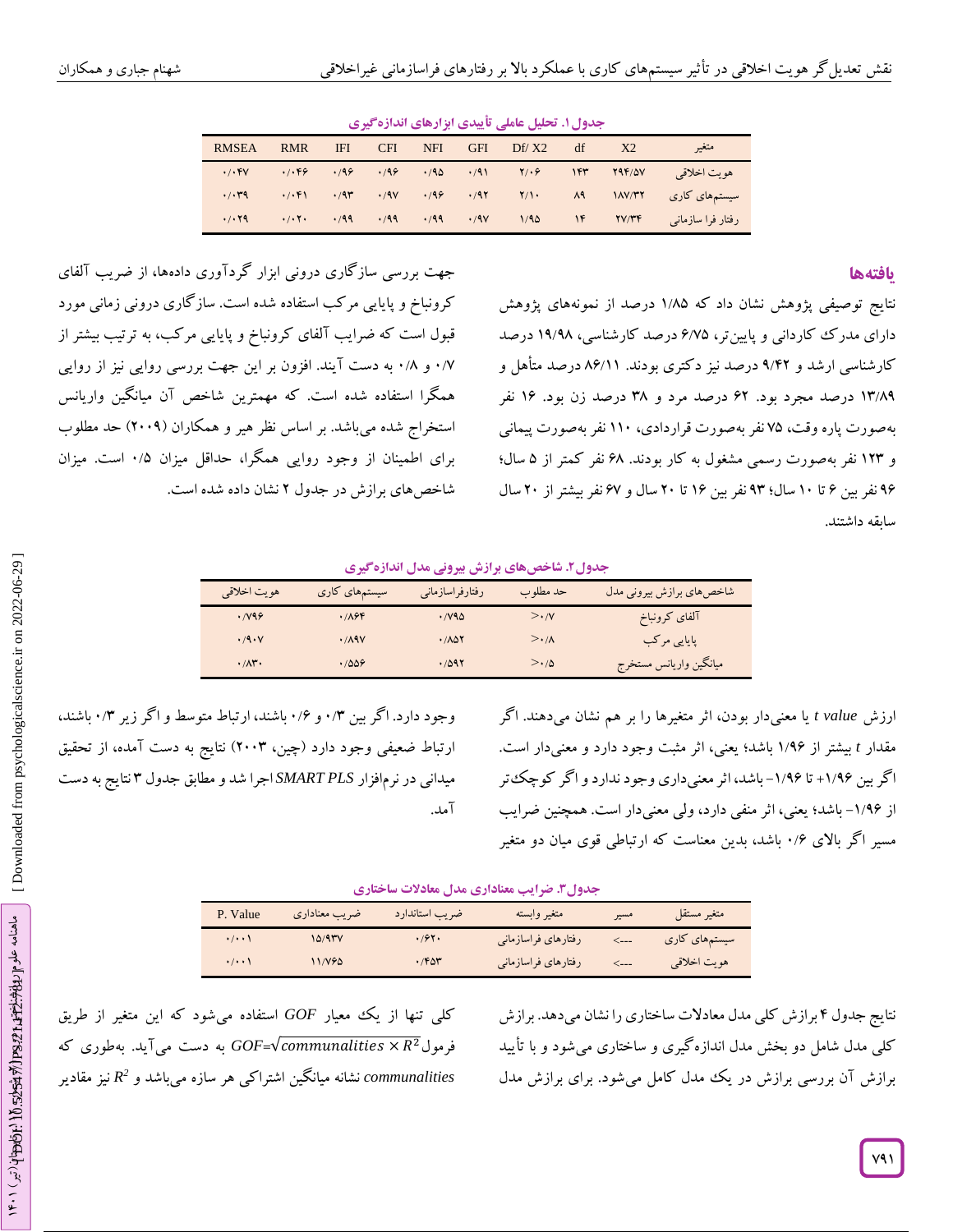| جدول ٤. برازش کلی مدل معادلات ساختاری |           |                            |                     |  |  |
|---------------------------------------|-----------|----------------------------|---------------------|--|--|
| GOF                                   | R Squares | Communalities              | ساز ه               |  |  |
|                                       |           | $\cdot$ /f $\cdot$ $\circ$ | سیستمهای کاری       |  |  |
| .70.7                                 | .79       | $\cdot$ /۲ $\cdot$ )       | رفتارهای فراسازمانی |  |  |
|                                       |           | $\cdot$ $/$ ۴۰۱            | هويت اخلاقي         |  |  |
|                                       | .79       | .799                       | مبانگين             |  |  |



**معناداری . مدل ساختاری پژوهش همراه با ضرایب استاندارد و شکل۱**

# **ی نتیجهگیر بحث و**

ラン

، تابستان)تیر( 112

، شماره 21

ماهنامه علوم روانشناختی، دوره

در محیط بسیار رقابتی امروز، منابع سنتی مزیت رقابتی سازمانها، مانند تکنولوژی، حق امتیازها و صرفههای اقتصادی، با پدیده جهانی شدن و دیگر تغییرات محیطی، کارآمدی خود را از دست دادهاند. بنابراین، حفظ و جذب کارکنان مستعد، ماهر و منعطف به عنوان گزینه جایگزین این منابع سنتی، می تواند به رشد شایستگی های محوری سازمان کمک کند. از همین<br>رو، مدیران به استفاده از کارکردهای مدیریت منابع انسانی روی آوردهاند. نتایج این مطالعه نشان داد که HPWS بر UPB کارکنان وزارت ورزش و جوانان کشور به میزان ۰/۶۲ تاثیر مثبت و معنیداری دارد. این نتیجه با نتایج مطالعههای ژو و ال0وی (۲۰۱۸)، کونک (۲۰۱۶)، استیری و شریفی (۱۳۹۵)، زینالی و پورعزت (۱۳۹۰)، همسو و همخوان است. از نظر محققان این یافته را میتوان با این استدالل که HPWS میتواند کارکنان وزارت ورزش را برای انجام رفتارهای UPB برانگیزاند هرچند که این رفتارها به صورت غیراخلاقی انجام شود تبیین نمود. این امر مشخص است که<br>HPWS با ایجاد انگیزههای مستقیم، پاداشها و فرصتها متعددی برای رشد در سازمان در طی زمان طولانی ایجاد می کند. ولی با عنایت بر اینکه «همه چیز دو طرف دارد» مدیران سازمان ها باید پیامدهای منفی حاصل از

این رفتارهای را نیز در نظر گرفته و در این مورد احتیاط الزم را داشته باشند. با توجه به این موضوع و یافتههای این مطالعه در واقع UPB است، که نشان میدهد کارمندان به احتمال زیاد به دلایل خوب کارهای بد انجام میدهند. نتیجهی دیگر این مطالعه تأثیر مثبت هویت اخالقی بر UPB بود. این نتیجه با مطالعهی ژو و الور )2018( همسو و همخوانی دارد. در تبیین این یافته میتوان اینگونه بیان نمود که افراد برای اینکه اقدام به هویتیابی در زمینه اخالق نمایند، اول نیازمند انرژی درونی هستند که آنها را در جهت این اقدام برانگیزاند. چراکه تشکیل هویت فرآیندی است که عالوه بر زمانبر بودن، نیازمند برخورداری از انگیزهی کافی است )لیوکس، وانسکین کیستی، کوسنیس و دوریز، ۲۰۰۹). زمانی که تشکیل هویت با موضوع اخالق پیوند میخورد، ضرورت برخورداری از انگیزه دو چندان میشود. همچنین، مواجهه با چالشهای متعددی که در فرایند شکلگیری هویت اخالقی، اجتنابناپذیر است مستلزم برخورداری از احساس کفایت و شایستگی است )گواردیا، 200۰(. این کفایت و شایستگی ایجاد شده در کارکنان میتواند منجر به بروز رفتارهایی از طرف هر کدام از کارکنان وزارت ورزش و جوانان برای پیشبرد اهداف سازمان باشد حتی اگر این رفتارها غیراخالقی باشد. این نگرش نه تنها یک اثر کلی در تعامل کاری

DOI: 10.52547/JPS.21.112.781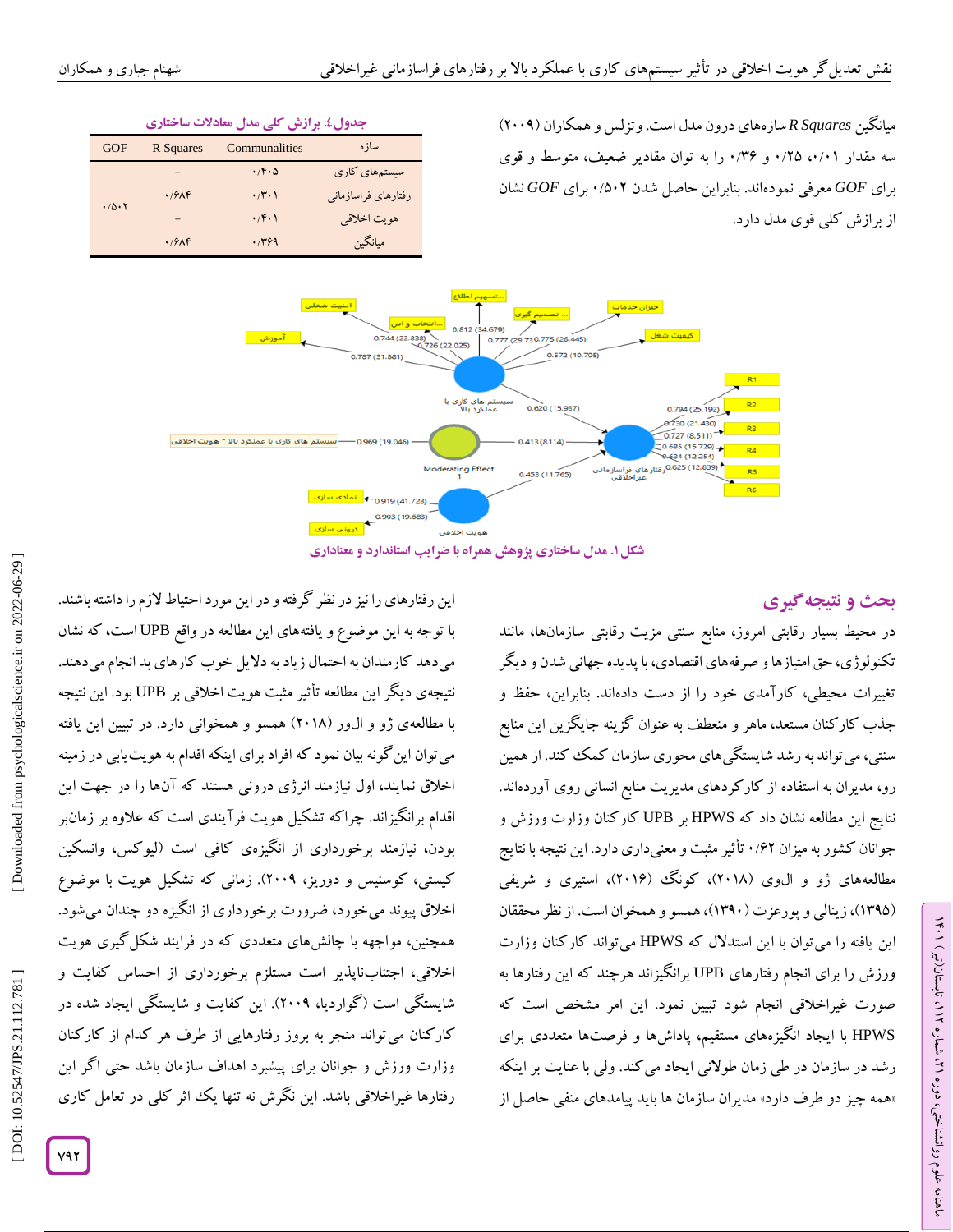دارد بلکه با کاهش خستگی، به نوبه خود بر بهبود هرچه بهتر UPB تأثیر میگذارند.

هدف اصلی این مطالعه تعیین تأثیر نقش تعدیلگر هویت اخالقی در تأثیر HPWS بر UPB کارکنان وزارت ورزش و جوانان بود که نتیجه به دست آمده این بود که هویت اخلاقی به میزان ۱۸۴/۰ تأثیر HPWS بر UPB را تعدیل نماید.هویت اخالقی کارکنان میتواند به پیوند روحی و روانی میان فرد و سازمان کاری فرد کمک زیادی نماید؛ به طور کلی فرض بر این است که افرادی که هویت خود را از سازمان خود کسب میکند، به طور طبیعی در جهت منفعترسانی به سازمان هرکاری که الزم باشد را انجام میدهند. بر اساس نتایج این پژوهش این رفتارها میتواند رفتارهای غیر اخالقی مانند کتمان نواقص، اختالفات و یا سایر مواردی که میتواند به سود سازمان تمام شود. با توجه به تعریفی که از هویت اخالقی کارکنان ارائه شده است این سازه به عنوان تعهدی از جانب فرد برای انجام رفتارهایی در جهت حفاظت از دیگران و خدمت به آنها تعریف گردهاند. از همین رو است که هویت اخالقی یکی از سیستمهای روانشناختی است که می تواند با HPWS تلفیق شده و شدت اثر آن بر UPB به نفع سازمان را افزایش<br>دهد. به طور کلی تر ایجاد هویت اخلاقی بالا در کارمندان از سوی مدیران،<br>یکی از بهترین اقدامات لازم برای بهبود عملکرد منابع انسانی است بهطوری که این سیستم به ترکیب مشخصی از اقدامها، رویهها و فرآیندهای منابع انسانی دست مییابد که صرفنظر از شرایط خاص سازمان موجب افزایش دانش، مهارت، انگیزه، تعهد و انعطافپدیری کار کنان میشود. از همین رو مدیران در سازمانها میتوانند با تقویت این سیستم، موجب بهبود نگرش، شخصیت و ارزشهای فرد با رویهها، اهداف و ساختارها و ارزشهای سازمانی شوند و به این ترتیب تناسبات فرد با سازمان را تقویت نمایند. در این زمان است که کارکنان در سازمانها و بهخصوص در

سازمانهای خاص مانند وزارت ورزش از هر اقدام و رفتاری برای بهبود و دستیابی به اهداف سازمان استفاده خواهند کرد حتی اگر آن رفتارها غیراخلاقی باشند که نتایج این مطالعه و مطالعه ژو و ال0وی (۲۰۱۸) نیز آن را تأیید نمود. به طور کلی یکی از مهمترین دالیل برقرای این مدل را می توان در مبانی نظری مربوط به UPB جستجو نمود. به این صورت که بر اساس نظر دامون و هارت )1۰۰2( کسانی که دارای هویت اخالقی پایین تری نسبت به بقیه کارکنان هستند، انگیزهی کمتری نسبت به سایر افراد دارند و برای انجام کارهایی در جهت اهداف سازمان ارزش چندانی قائل نیستند. در مقابل کارمندانی که هویت اخالقی باالتری نسبت به سایر افراد دارند میتوانند رفتارهایی در جهت منافع سازمان انجام دهند هرچند که این رفتارها غیراخلاقی باش*د.*<br>ملا**حضات اخ**لاق<sub>ی</sub>

**پیروی از اصول اخلاق پژوهش:** در این مطالعه تمام ملاحضات اخلاقی از قبیل رعایت اصل رازداری، محرمانه بودن اطالعات و اصل رضایت آگاهانه رعایت شد. مجوز اجرای این مطالعه در بین جامعه آماری از سوی حراست وزارت ورزش و جوانان و گروه تربیت بدنی دانشگاه آزاد واحد تهران جنوب صادر شد.

این مطالعه برگرفته از رساله دکتری بوده و به صورت مستقل و بدون **: مالی حامی** حمایت مالی انجام شده است.

<mark>نقش هو یک از نویسندگان:</mark> نویسنده دوم این مطالعه نویسنده مسئول این پژوهش است و سایر نویسندگان به عنوان نویسنده همکار در این پژوهش مشارکت داشته و سهم نها برابر است. آ

نویسندگان هیچگونه تضاد منافعی را در رابطه با این پژوهش اعالم نمی **تضاد منافع:** نمایند.

بدین وسیله از تمامی افرادی که در این پژوهش محققان را یاری **: قدردانی تشکر و** نمودند تشکر و قدردانی میگردد.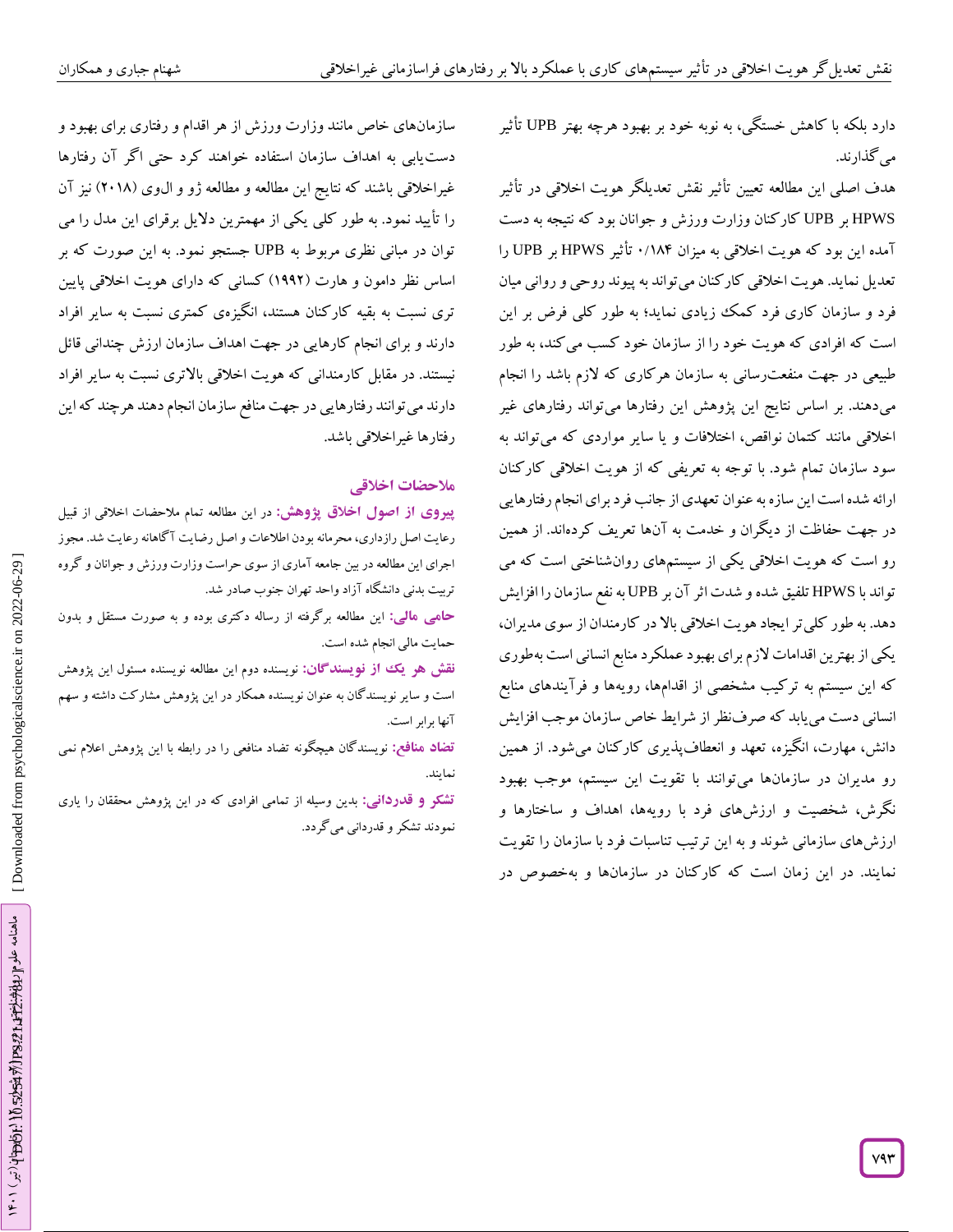### **References**

- Aquino, K., & Reed II, A. (2002). The self -importance of moral identity. *Journal of personality and social psychology*, *83*(6), 1423 -1440. [\[Link](https://doi.org/10.1037/0022-3514.83.6.1423) ]
- Blasi A. (1984). Moral identity: Its role in moral functioning. In: Kurtines W, Gewirtz J. (Eds.). Morality, moral behavior and moral development. *New York: Wiley Publication,* 128 –139 [\[Link\]](https://doi.org/10.1037/0022-3514.83.6.1423).
- Blasi, A. (1984), Moral identity: its role in moral functioning", in Kurtines, W. and Gewirtz, J. (Eds), Morality, Moral Behavior and Moral Development, Wiley, New York, 11(2), 128-139. [\[Link](https://doi.org/10.1159/000435926)]
- Blasi, A. (2004). Moral functioning: moral understanding and personality, in Lapsley, D.K. and Narvaez, D. (Eds), Moral Development, Self, and Identity. *Erlbaum, Mahwah, 12*(3), 335 -347. [\[link](https://doi.org/10.1186/s41155-019-0120-9) ]
- Bock, T., & Samuelson, P. L. (2014). Educating for moral identity: An analysis of three moral identity constructs with implications for moral education. *Journal of Character Education*, *10*(2), 155 -164. [\[Link](https://books.google.com/books?hl=en&lr=&id=egYoDwAAQBAJ&oi=fnd&pg=PA155&dq=Bock,+T.,+%26+Samuelson,+P.+L.+\(2014\).+Educating+for+moral+identity:+An+analysis+of+three+moral+identity+constructs+with+implications+for+moral+education.+Journal+of+Character+Education,+10\(2\),+155-164&ots=dNzBbKV4BO&sig=1a8GD0-f_p03Px5hqVgmZrdrzFA#v=onepage&q&f=false) ]
- Bryant, W., & Merritt, S. M. (2019). Unethical pro organizational behavior and positive leader – employee relationships. *Journal of Business Ethics*, 60(2), 1 -17. [\[Link](https://link.springer.com/article/10.1007%2Fs10551-019-04211-x) ]
- Cameron, K. S., Bright, D., & Caza, A. (2004). Exploring the relationships between organizational virtuousness and performance. *American behavioral scientist*, *47*(6), 766 -790. [\[Link](https://journals.sagepub.com/doi/abs/10.1177/0002764203260207) ]
- Chambers, D. W. (2011). Developing a Self ‐Scoring Comprehensive Instrument to Measure Rest's Four ‐ Component Model of Moral Behavior: The Moral Skills Inventory. *Journal of dental education, 75*(1), 23 -35. [\[Link](https://doi.org/10.1002/j.0022-0337.2011.75.1.tb05019.x) ]
- Gong, Y., Chang, S., & Cheung, S. Y. (2010). High performance work system and collective OCB: A collective social exchange perspective. *Human Resource Management Journal*, 20(2), 119 - 137[\[Link](https://doi.org/10.1111/j.1748-8583.2010.00123.x) ]
- Hair, J. F., Black, W. C., Babin, B. J., Anderson, R. E., & Tatham, R. L. (2009). Multivariate data analysis. *Upper Saddle River, NJ: Prentice hall*, 5(3), 207 - 219. [\[Link](https://scirp.org/reference/referencespapers.aspx?referenceid=2123550) ]
- Han, T.S., Chiang, H.H., McConville, D. and Chiang, C.L. (2015). A longitudinal investigation of person – organization fit, person – job fit, and contextual performance: the mediating role of psychological ownership. Human Performance, 28(5), 425 -439. [\[Link](https://doi.org/10.1080/08959285.2015.1021048) ]
- Han, T.S., Chiang, H.H., McConville, D. and Chiang, C.L. (2015). A longitudinal investigation of person – organization fit, person – job fit, and contextual performance: the mediating role of psychological ownership. *Human Performance*, 28(5), 425 -439. [\[Link](https://doi.org/10.1080/08959285.2015.1021048) ]
- Hardy, S. A, and Carlo, G. (2011). Moral Identity: What Is It, How Does it Develop, and Is It Linked to Moral Action. *Child Development Perspectives*, 5(1), 212 –218. [\[Link](https://doi.org/10.1111/j.1750-8606.2011.00189.x) ]
- Henseler, J., & Fassott, G. (2010). Testing moderating effects in PLS path models: An illustration of available procedures. *In Handbook of partial least squares Springer Berlin Heidelberg,* 713 -735. [\[Link](https://link.springer.com/chapter/10.1007/978-3-540-32827-8_31) ]
- Jensen, J.M., Patel, P.C. and Messersmith, J.G. (2013). High -performance work systems and job control consequences for anxiety, role overload, and turnover intentions. *Journal of Management*, 39(6), 1699-1724. [\[Link](https://doi.org/10.1177/0149206311419663)]
- Jiang, K., Chuang, C.H. and Chiao, Y.C. (2015). Developing collective customer knowledge and service climate: the interaction between service oriented high -performance work systems and service leadership. *Journal of Applied Psychology*, 100(4), 1089 -1106. [\[Link](https://psycnet.apa.org/record/2014-54492-001) ]
- Kalshoven, K., van Dijk, H. and Boon, C. (2016). Why and when does ethical leadership evoke unethical follower behavior? *Journal of Managerial*  Psychology, 31(2), 500-515. [\[Link](https://www.emerald.com/insight/content/doi/10.1108/JMP-10-2014-0314/full/html)]
- Kalshoven, K., van Dijk, H. and Boon, C. (2016). Why and when does ethical leadership evoke unethical follower behavior?. *Journal of Managerial Psychology*, Vol. 31(2), 500 -515. [\[Link](https://doi.org/10.1108/JMP-10-2014-0314) ]
- Kong, D. T. (2016). The pathway to unethical pro organizational behavior: Organizational identification as a joint function of work passion and trait mindfulness. *Personality and Individual*  Differences, 93, 86-91. [\[Link](https://doi.org/10.1016/j.paid.2015.08.035)]
- Krettenauer T, Murua LA, Jia F. (2016). Agerelated differences in moral identity across adulthood. *Developmental Psychology*. 52(32), 972 –984. [\[Link](https://psycnet.apa.org/doiLanding?doi=10.1037%2Fdev0000127) ]
- Lapsley D. (2015). Moral identity and developmental theory. *Human Development*. 58:164 –171. [\[link](https://www.karger.com/Article/Abstract/435926) ]
- Lee, J., & Suh, A. (2015). How do virtual community members develop psychological ownership and what are the effects of psychological ownership in virtual communities?. *Computers in Human Behavior*, 45, 382 -391. [\[Link](https://doi.org/10.1016/j.chb.2014.12.002) ]

DOI: 10.52547/JPS.21.112.781]

ラン

، تابستان)تیر( 112

، شماره 21

ماهنامه علوم روانشناختی، دوره